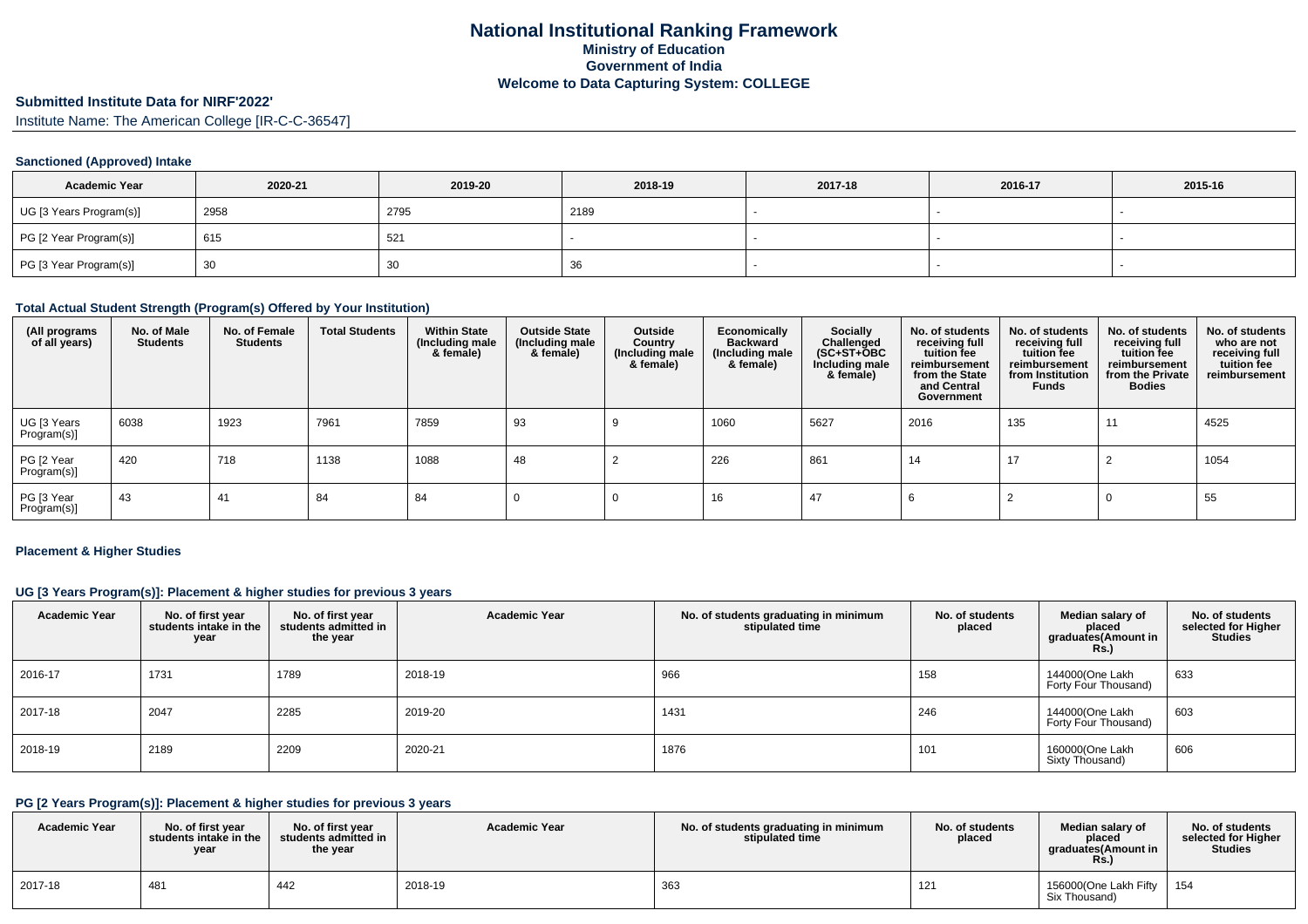| 2018-19 | 501 | 529 | 2019-20 | 463 | 82 | 159000(One Lakh Fifty<br>Nine Thousand) | 1.27<br>، ت ا |
|---------|-----|-----|---------|-----|----|-----------------------------------------|---------------|
| 2019-20 | 521 | 536 | 2020-21 | 497 | O. | 240000(Two Lakhs<br>Forty Thousand)     | 33            |

# **PG [3 Years Program(s)]: Placement & higher studies for previous 3 years**

| <b>Academic Year</b> | No. of first year<br>students intake in the<br>year | No. of first year<br>students admitted in<br>the year | <b>Academic Year</b> | No. of students graduating in minimum<br>stipulated time | No. of students<br>placed | Median salary of<br>placed<br>graduates(Amount in<br><b>Rs.</b> ) | No. of students<br>selected for Higher<br><b>Studies</b> |
|----------------------|-----------------------------------------------------|-------------------------------------------------------|----------------------|----------------------------------------------------------|---------------------------|-------------------------------------------------------------------|----------------------------------------------------------|
| 2016-17              | 30                                                  | 21                                                    | 2018-19              |                                                          |                           | 1200000(One Lakh<br>Twenty Thousand)                              | $\overline{0}$                                           |
| 2017-18              | 36                                                  | 29                                                    | 2019-20              | 22                                                       | 10                        | 136000(One Lakh<br>Thirty Six Thousand)                           | $\overline{0}$                                           |
| 2018-19              | 36                                                  | 26                                                    | 2020-21              | 24                                                       | 16                        | 300000(Three Lakhs)                                               | $\Omega$                                                 |

## **Financial Resources: Utilised Amount for the Capital expenditure for previous 3 years**

| Academic Year                                                                                        | 2020-21                                                                                 | 2019-20                                                                     | 2018-19                                                                               |  |  |  |  |  |  |  |
|------------------------------------------------------------------------------------------------------|-----------------------------------------------------------------------------------------|-----------------------------------------------------------------------------|---------------------------------------------------------------------------------------|--|--|--|--|--|--|--|
|                                                                                                      | <b>Utilised Amount</b>                                                                  | <b>Utilised Amount</b>                                                      | <b>Utilised Amount</b>                                                                |  |  |  |  |  |  |  |
| Annual Capital Expenditure on Academic Activities and Resources (excluding expenditure on buildings) |                                                                                         |                                                                             |                                                                                       |  |  |  |  |  |  |  |
| Library                                                                                              | 4212875 (Forty Two Lakh Twelve Thousand Eight Hundred<br>Seventy Five )                 | 1178669 (Eleven Lakh Seventy Eight Thousand Six Hundred<br>Sixty Nine)      | 396100 (Three Lakh Ninety Six Thousand One Hundred)                                   |  |  |  |  |  |  |  |
| New Equipment for Laboratories                                                                       | 3433776 (Thirty Four Lakh Thirty Three Thousand Seven<br>Hundred Seventy Six)           | 2693269 (Twenty Six Lakh Ninety Three Thousand Two<br>Hundred Sixty Nine)   | 2430290 (Twenty Four Lakh Thirty Thousand Two Hundred<br>Ninety)                      |  |  |  |  |  |  |  |
| Other expenditure on creation of Capital Assets (excluding<br>expenditure on Land and Building)      | 47743182 (Four Crore Seventy Seven Lakh Forty Three<br>Thousand One Hundred Eighty Two) | 46187073 (Four Crore Sixty One Lakh Eighty Seven Thousand<br>Seventy Three) | 18356922 (One Crore Eighty Three Lakh Fifty Six Thousand<br>Nine Hundred Twenty Two ) |  |  |  |  |  |  |  |

## **Financial Resources: Utilised Amount for the Operational expenditure for previous 3 years**

| <b>Academic Year</b>                                                                                                                                                                            | 2020-21                                                                            | 2019-20                                                                                   | 2018-19                                                                                  |  |  |  |  |  |  |  |  |
|-------------------------------------------------------------------------------------------------------------------------------------------------------------------------------------------------|------------------------------------------------------------------------------------|-------------------------------------------------------------------------------------------|------------------------------------------------------------------------------------------|--|--|--|--|--|--|--|--|
|                                                                                                                                                                                                 | <b>Utilised Amount</b>                                                             | <b>Utilised Amount</b>                                                                    | <b>Utilised Amount</b>                                                                   |  |  |  |  |  |  |  |  |
| <b>Annual Operational Expenditure</b>                                                                                                                                                           |                                                                                    |                                                                                           |                                                                                          |  |  |  |  |  |  |  |  |
| Salaries (Teaching and Non Teaching staff)                                                                                                                                                      | 446048607 (Forty Four Crore Sixty Lakh Forty Eight Thousand<br>Six Hundred Seven ) | 434057237 (Forty Three Crore Forty Lakh Fifty Seven<br>Thousand Two Hundred Thirty Seven) | 204266686 (Twenty Crore Forty Two Lakh Sixty Six Thousand<br>Six Hundred Eighty Six)     |  |  |  |  |  |  |  |  |
| Maintenance of Academic Infrastructure or consumables and<br>other running expenditures (excluding maintenance of hostels<br>and allied services, rent of the building, depreciation cost, etc) | 91144560 (Nine Crore Eleven Lakh Forty Four Thousand Five<br>Hundred Sixty)        | 105678770 (Ten Crore Fifty Six Lakh Seventy Eight Thousand<br>Seven Hundred Seventy)      | 22482397 (Two Crore Twenty Four Lakh Eighty Two Thousand<br>Three Hundred Ninety Seven ) |  |  |  |  |  |  |  |  |
| Seminars/Conferences/Workshops                                                                                                                                                                  | 2405145 (Twenty Four Lakh Five Thousand One Hundred<br>Forty Five)                 | 1066848 (Ten Lakh Sixty Six Thousand Eight Hundred Forty<br>Eight)                        | 5638554 (Fifty Six Lakh Thirty Eight Thousand Five Hundred<br>Fifty Four                 |  |  |  |  |  |  |  |  |

## **PCS Facilities: Facilities of physically challenged students**

| 1. Do your institution buildings have Lifts/Ramps?                                                                                                         | Yes, more than 80% of the buildings |
|------------------------------------------------------------------------------------------------------------------------------------------------------------|-------------------------------------|
| 2. Do your institution have provision for walking aids, including wheelchairs and transportation from one building to another for<br>handicapped students? | Yes                                 |
| 3. Do your institution buildings have specially designed toilets for handicapped students?                                                                 | Yes, more than 80% of the buildings |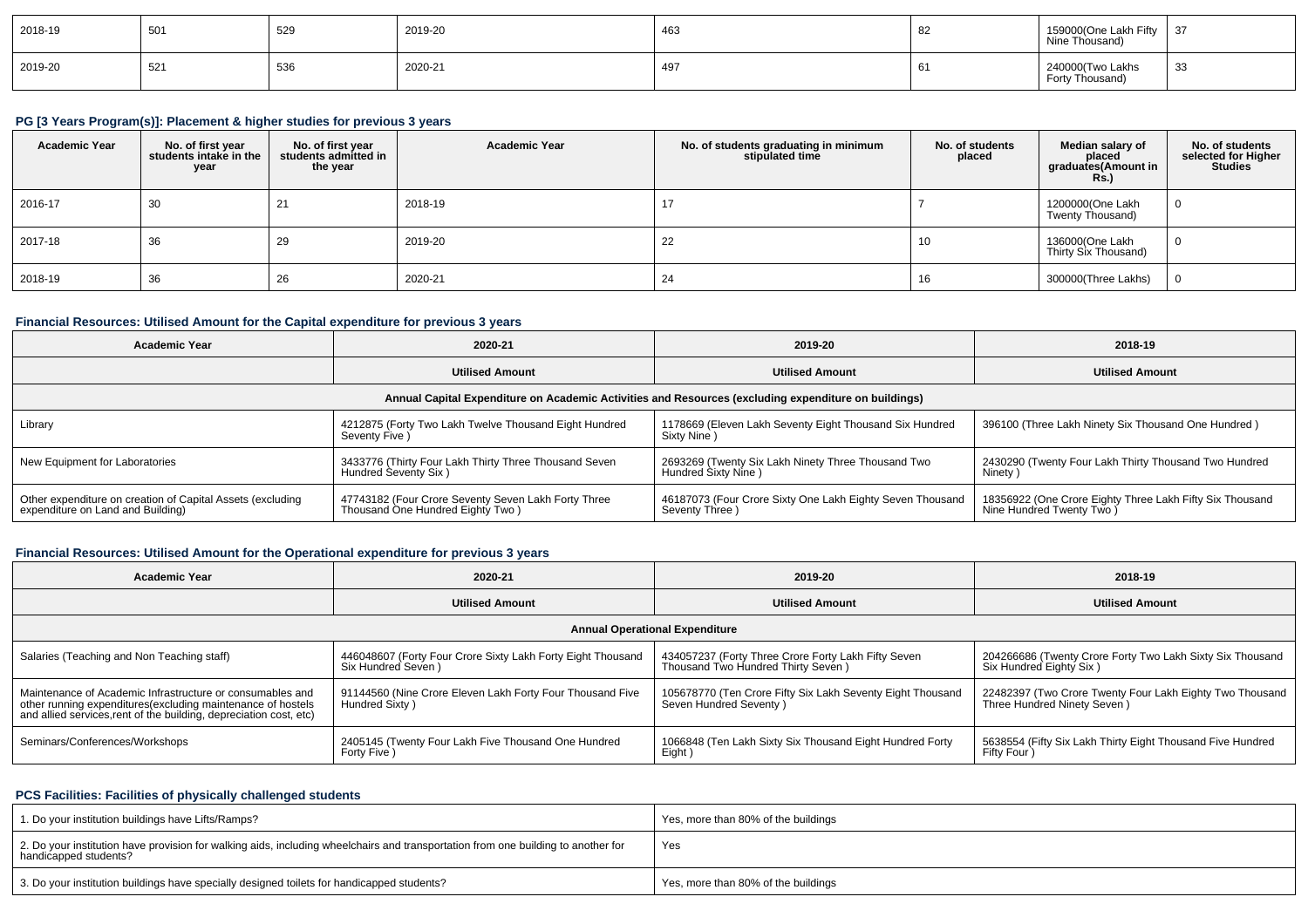### **Faculty Details**

| Srno           | Name                                 | Age | Designation                                         | Gender | Qualification | <b>Experience (In</b><br>Months) | <b>Currently working</b><br>with institution? | <b>Joining Date</b> | <b>Leaving Date</b>         | <b>Association type</b> |
|----------------|--------------------------------------|-----|-----------------------------------------------------|--------|---------------|----------------------------------|-----------------------------------------------|---------------------|-----------------------------|-------------------------|
| $\mathbf{1}$   | <b>EVANJELIN</b><br>MANOHARAN J      | 59  | Associate Professor                                 | Male   | Ph.D          | 420                              | Yes                                           | 21-06-1988          | $\ddot{\phantom{a}}$        | Regular                 |
| $\overline{2}$ | RACHEL MALINI D                      | 49  | <b>Assistant Professor</b>                          | Female | Ph.D          | 246                              | Yes                                           | 25-11-2013          | $\ddotsc$                   | Regular                 |
| 3              | ANGELINE T                           | 44  | <b>Assistant Professor</b>                          | Female | Ph.D          | 73                               | Yes                                           | 16-06-2016          | $\sim$                      | Regular                 |
| $\overline{4}$ | <b>MARTIN DAVID A</b>                | 56  | Associate Professor                                 | Male   | Ph.D          | 366                              | Yes                                           | 08-07-1991          | $\sim$                      | Regular                 |
| 5              | <b>KEREN JUDI E</b>                  | 33  | <b>Assistant Professor</b>                          | Female | Ph.D          | 121                              | Yes                                           | 21-06-2011          | $\mathbf{u}$                | Regular                 |
| 6              | <b>JOSEPHINE</b><br><b>DHEENA A</b>  | 41  | Lecturer                                            | Female | M. Phil       | 55                               | No                                            | 20-06-2016          | 18-01-2021                  | Regular                 |
| $\overline{7}$ | <b>HANNAH BLESSY</b><br>W            | 37  | Lecturer                                            | Female | M. Phil       | 115                              | Yes                                           | 02-07-2015          | $\sim$                      | Regular                 |
| 8              | <b>SWEETLIN</b><br>PRINCESS D        | 27  | Lecturer                                            | Female | M. Phil       | 49                               | Yes                                           | 28-06-2017          | $\sim$                      | Regular                 |
| 9              | <b>PRINCE J</b>                      | 39  | <b>Assistant Professor</b>                          | Male   | Ph.D          | 156                              | Yes                                           | 25-11-2013          | $\overline{a}$              | Regular                 |
| 10             | <b>PREMSINGH S</b>                   | 56  | Associate Professor                                 | Male   | Ph.D          | 360                              | Yes                                           | 10-08-1998          | $\mathcal{L}_{\mathcal{A}}$ | Regular                 |
| 11             | <b>ILAYARAJA B</b>                   | 42  | Lecturer                                            | Male   | M. Phil       | 158                              | No                                            | 01-06-2007          | 31-08-2020                  | Regular                 |
| 12             | JOSEPH E AHIMAN<br><b>BENTIEZ</b>    | 34  | Lecturer                                            | Male   | M. Phil       | 97                               | Yes                                           | 01-07-2014          | $\overline{a}$              | Regular                 |
| 13             | VANI<br>PRIYADHARSHINI               | 36  | <b>Assistant Professor</b>                          | Female | <b>SET</b>    | 120                              | Yes                                           | 15-07-2011          | $\sim$                      | Regular                 |
| 14             | <b>DAFFNY</b><br><b>ORANGEMARY S</b> | 26  | Lecturer                                            | Female | M. Phil       | 49                               | Yes                                           | 16-06-2017          | $\overline{\phantom{a}}$    | Regular                 |
| 15             | PRABHAKAR<br><b>VEDAMANICKAM R</b>   | 57  | Associate Professor                                 | Male   | Ph.D          | 408                              | Yes                                           | 23-03-2001          | $\ddotsc$                   | Regular                 |
| 16             | ANZLINE C                            | 37  | Assistant Professor                                 | Female | Ph.D          | 169                              | Yes                                           | 25-11-2013          | $\overline{\phantom{a}}$    | Regular                 |
| 17             | <b>SIVARUBAN</b><br>THAMBIRATNAM     | 49  | <b>Assistant Professor</b>                          | Male   | Ph.D          | 224                              | Yes                                           | 16-06-2017          | $\ddot{\phantom{a}}$        | Regular                 |
| 18             | <b>JUSTIN MANOHAR</b>                | 52  | Dean / Principal /<br>Director / Vice<br>Chancellor | Male   | M. Phil       | 334                              | Yes                                           | 12-09-2007          | $\ddotsc$                   | Regular                 |
| 19             | NIXON JESURAJ A                      | 31  | <b>Assistant Professor</b>                          | Male   | Ph.D          | 96                               | Yes                                           | 24-07-2013          | $\sim$                      | Regular                 |
| 20             | ANN RAMOLA<br><b>JEYANTHI A</b>      | 50  | Associate Professor                                 | Female | M. Phil       | 311                              | Yes                                           | 03-07-1997          | $\sim$                      | Regular                 |
| 21             | <b>SHANKAR R</b>                     | 35  | <b>Assistant Professor</b>                          | Male   | <b>NET</b>    | 72                               | Yes                                           | 10-07-2015          | $\sim$                      | Regular                 |
| 22             | <b>RUTH BELINA R</b>                 | 37  | Lecturer                                            | Female | M. Phil       | 120                              | Yes                                           | 11-07-2017          | $\overline{\phantom{a}}$    | Regular                 |
| 23             | GIGI CHRISTOBEL<br>JS                | 45  | Assistant Professor                                 | Female | Ph.D          | 156                              | Yes                                           | 25-11-2013          | $\sim$                      | Regular                 |
| 24             | <b>KANNABIRAN G</b>                  | 53  | Associate Professor                                 | Male   | Ph.D          | 275                              | Yes                                           | 10-08-1998          | $\sim$                      | Regular                 |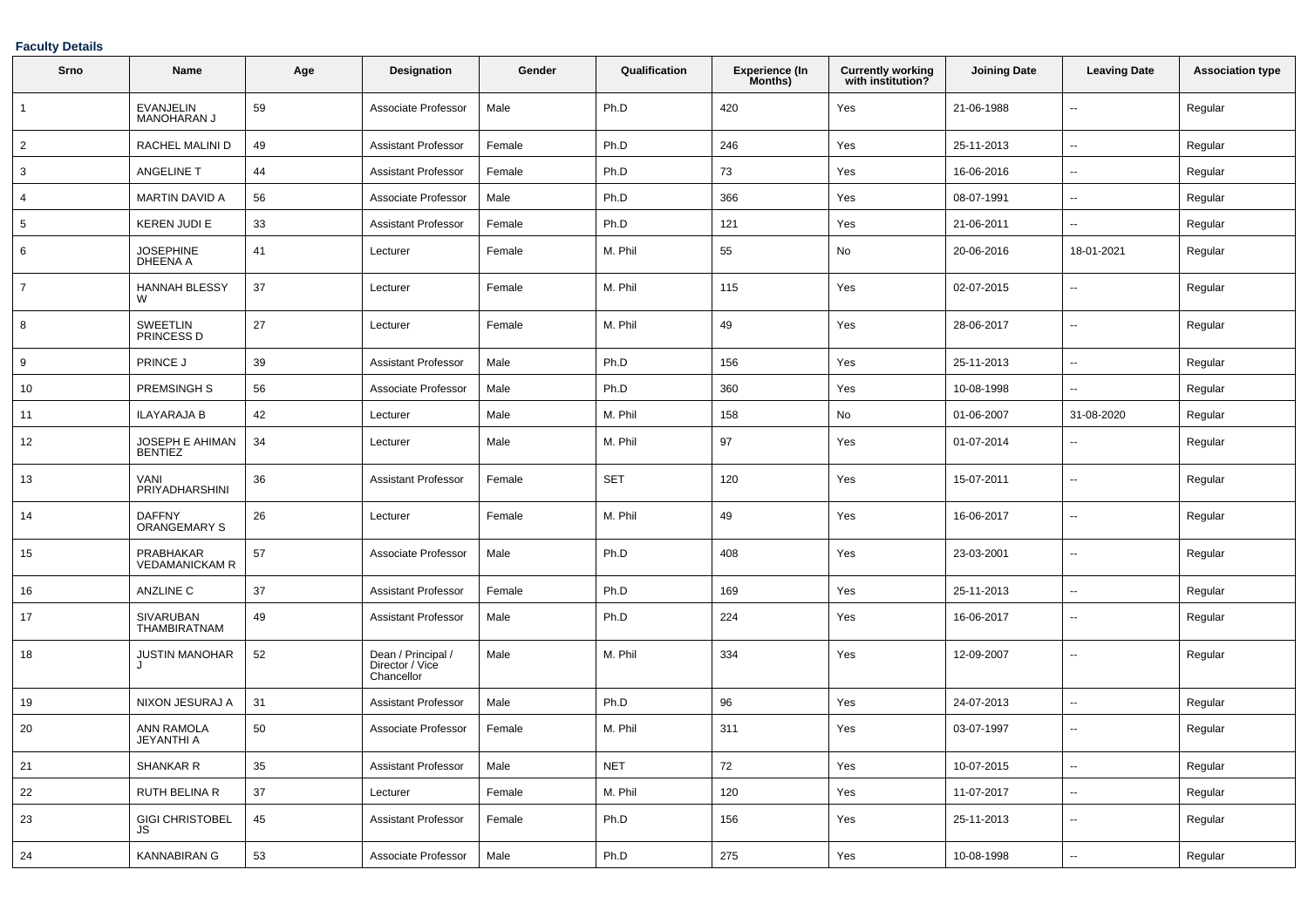| 25 | <b>CHRISTY</b><br>JEEVARATNADEVI       | 44 | Lecturer                                            | Female | M. Phil    | 252 | Yes | 24-09-2009 | --                       | Regular |
|----|----------------------------------------|----|-----------------------------------------------------|--------|------------|-----|-----|------------|--------------------------|---------|
| 26 | MOHAN C                                | 36 | <b>Assistant Professor</b>                          | Male   | Ph.D       | 121 | Yes | 15-06-2011 | $\sim$                   | Regular |
| 27 | <b>ASHWINI</b><br><b>VERONICA S</b>    | 36 | <b>Assistant Professor</b>                          | Female | <b>NET</b> | 150 | Yes | 01-07-2014 | ⊷.                       | Regular |
| 28 | <b>JACKSON</b><br><b>GUNARAJ R</b>     | 38 | Lecturer                                            | Male   | <b>MBA</b> | 169 | Yes | 01-07-2016 | ⊷.                       | Regular |
| 29 | RAJAN A                                | 33 | <b>Assistant Professor</b>                          | Male   | Ph.D       | 49  | Yes | 28-06-2017 | ⊷.                       | Regular |
| 30 | <b>LAWRENCE M</b>                      | 54 | Associate Professor                                 | Male   | Ph.D       | 365 | Yes | 28-02-2000 | $\overline{\phantom{a}}$ | Regular |
| 31 | KARTHIK KUMAR K                        | 40 | <b>Assistant Professor</b>                          | Male   | Ph.D       | 103 | Yes | 25-11-2013 | --                       | Regular |
| 32 | <b>VANITHA S</b>                       | 43 | <b>Assistant Professor</b>                          | Female | Ph.D       | 144 | Yes | 02-02-2016 | --                       | Regular |
| 33 | NITHYA T                               | 33 | Lecturer                                            | Female | M. Phil    | 108 | Yes | 01-07-2016 | $\sim$                   | Regular |
| 34 | <b>GIRIJA M</b>                        | 45 | <b>Assistant Professor</b>                          | Female | <b>SET</b> | 190 | Yes | 24-09-2009 | ⊶.                       | Regular |
| 35 | <b>ROBSON</b><br><b>BENJAMIN A</b>     | 59 | Associate Professor                                 | Male   | Ph.D       | 421 | Yes | 01-08-1986 | ⊷.                       | Regular |
| 36 | NITHYAKAMALAM                          | 34 | <b>Assistant Professor</b>                          | Female | <b>SET</b> | 132 | Yes | 16-06-2017 | $\overline{\phantom{a}}$ | Regular |
| 37 | CHELLARAM<br><b>MALARAVAN A</b>        | 41 | <b>Assistant Professor</b>                          | Male   | <b>NET</b> | 217 | Yes | 12-09-2007 | ⊷.                       | Regular |
| 38 | JEYAPANDI                              | 41 | <b>Assistant Professor</b>                          | Male   | Ph.D       | 175 | Yes | 28-04-2011 | ⊶.                       | Regular |
| 39 | <b>KALA P</b>                          | 39 | <b>Assistant Professor</b>                          | Female | Ph.D       | 60  | Yes | 01-07-2016 | ⊷.                       | Regular |
| 40 | SOFIA C                                | 37 | <b>Assistant Professor</b>                          | Female | Ph.D       | 83  | Yes | 18-07-2016 | ⊶.                       | Regular |
| 41 | <b>BEAULA RUBY</b><br><b>KAMALAM M</b> | 46 | Associate Dean                                      | Female | Ph.D       | 283 | Yes | 17-09-2007 | н.                       | Regular |
| 42 | <b>DAVID</b><br><b>ANTONYRAJ A</b>     | 50 | <b>Assistant Professor</b>                          | Male   | <b>NET</b> | 226 | No  | 16-06-2016 | 31-01-2021               | Regular |
| 43 | <b>VINITHMALA A</b>                    | 35 | <b>Assistant Professor</b>                          | Female | <b>SET</b> | 102 | Yes | 16-06-2017 | --                       | Regular |
| 44 | PRABHA R                               | 40 | Lecturer                                            | Female | M. Phil    | 148 | Yes | 06-01-2011 | ⊷.                       | Regular |
| 45 | <b>BALAKRISHNAN M</b>                  | 58 | Dean / Principal /<br>Director / Vice<br>Chancellor | Male   | Ph.D       | 396 | Yes | 11-09-2018 | ⊷.                       | Regular |
| 46 | DOMINIC SAVIO G                        | 66 | Associate Professor                                 | Male   | Ph.D       | 444 | Yes | 01-07-2015 | $\overline{\phantom{a}}$ | Regular |
| 47 | <b>GNANA SEKAR K</b>                   | 58 | Dean / Principal /<br>Director / Vice<br>Chancellor | Male   | Ph.D       | 410 | Yes | 29-09-1987 | ⊶.                       | Regular |
| 48 | STALIN KUMAR S                         | 40 | <b>Assistant Professor</b>                          | Male   | Ph.D       | 206 | Yes | 13-09-2007 | Щ,                       | Regular |
| 49 | <b>GNANA</b><br><b>GOWSALYA T</b>      | 48 | <b>Assistant Professor</b>                          | Female | Ph.D       | 145 | Yes | 23-06-2015 | $\overline{\phantom{a}}$ | Regular |
| 50 | KANNAMMAL DEVI<br>B                    | 41 | <b>Assistant Professor</b>                          | Female | Ph.D       | 90  | Yes | 01-07-2015 | $\overline{\phantom{a}}$ | Regular |
| 51 | VIJAY DAVID J                          | 36 | Lecturer                                            | Male   | M. Phil    | 120 | Yes | 01-07-2016 | $\sim$                   | Regular |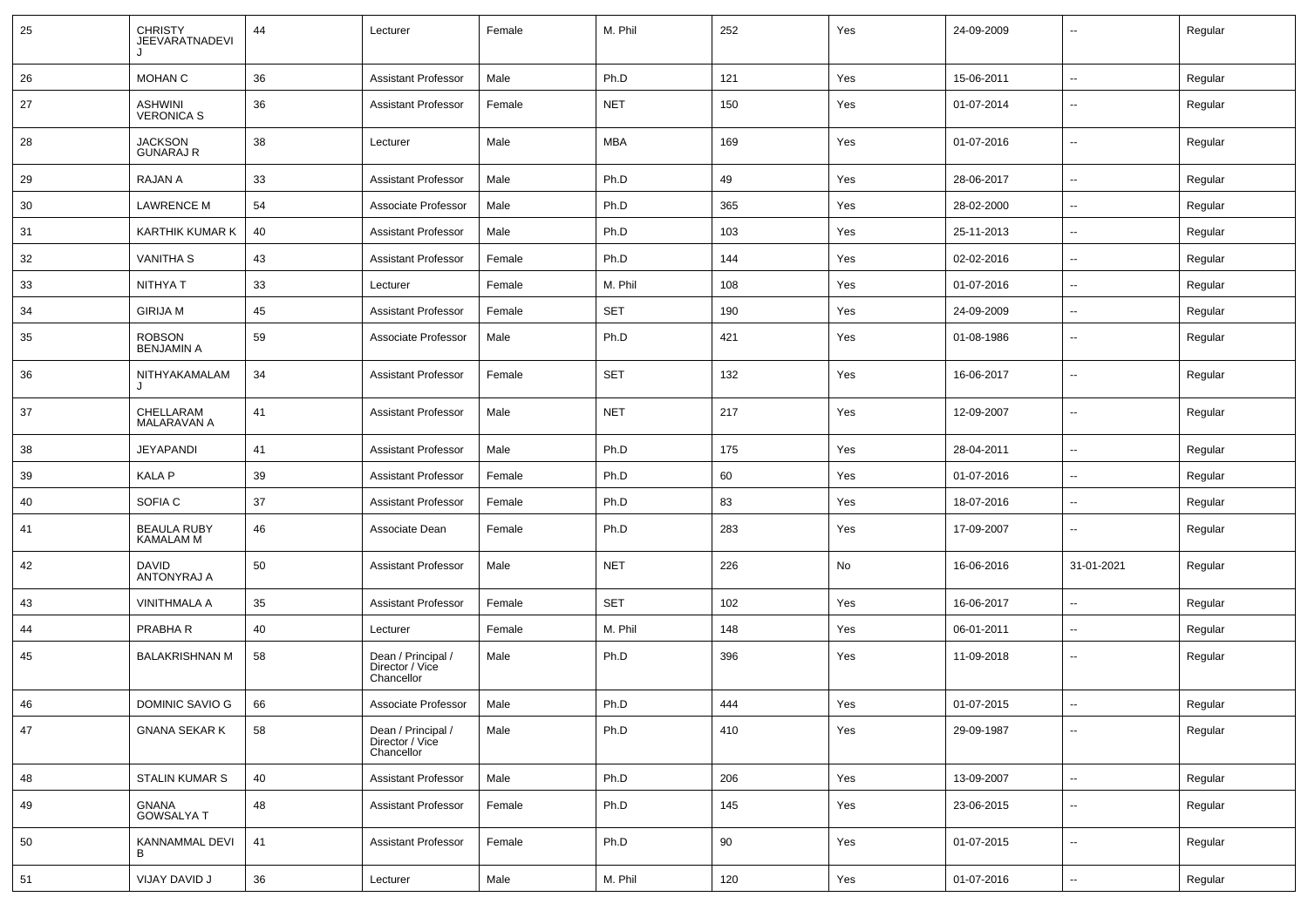| 52 | HILARY JOSEPH A                                    | 43 | <b>Assistant Professor</b>                          | Male   | Ph.D       | 204 | Yes | 23-08-2006 | $\overline{\phantom{a}}$ | Regular |
|----|----------------------------------------------------|----|-----------------------------------------------------|--------|------------|-----|-----|------------|--------------------------|---------|
| 53 | SAROJINI J                                         | 59 | Associate Professor                                 | Female | Ph.D       | 423 | Yes | 06-08-1986 | $\overline{\phantom{a}}$ | Regular |
| 54 | DAVID JEBARAJ D                                    | 52 | <b>Assistant Professor</b>                          | Male   | Ph.D       | 336 | Yes | 14-09-2007 | $-$                      | Regular |
| 55 | <b>RAJESH M</b>                                    | 50 | Dean / Principal /<br>Director / Vice<br>Chancellor | Male   | <b>SET</b> | 300 | Yes | 25-11-2013 | --                       | Regular |
| 56 | AMUTHA A                                           | 44 | <b>Assistant Professor</b>                          | Female | Ph.D       | 205 | Yes | 16-06-2017 | $\overline{\phantom{a}}$ | Regular |
| 57 | <b>MANIKANDAN R</b>                                | 46 | <b>Assistant Professor</b>                          | Male   | Ph.D       | 228 | Yes | 01-07-2016 | --                       | Regular |
| 58 | <b>IMMANUEL</b><br>SURESH J                        | 43 | <b>Assistant Professor</b>                          | Male   | <b>NET</b> | 225 | Yes | 04-10-2010 | --                       | Regular |
| 59 | <b>GIDEON</b><br>PREMSINGH D                       | 35 | Lecturer                                            | Male   | M.Sc.      | 113 | Yes | 16-06-2016 | н.                       | Regular |
| 60 | SHIRLY ANGELIN J                                   | 32 | Lecturer                                            | Female | M. Phil    | 49  | Yes | 21-06-2017 | -−                       | Regular |
| 61 | <b>GOVINDARAJAN N</b>                              | 39 | <b>Assistant Professor</b>                          | Male   | Ph.D       | 164 | Yes | 23-11-2007 | $\overline{\phantom{a}}$ | Regular |
| 62 | <b>JOHN</b><br>ADAIKALASAMY K                      | 56 | Associate Professor                                 | Male   | Ph.D       | 392 | Yes | 16-06-1997 | ⊷.                       | Regular |
| 63 | <b>MUTHURAJA C</b>                                 | 56 | Associate Professor                                 | Male   | Ph.D       | 372 | Yes | 02-04-1993 | $\overline{\phantom{a}}$ | Regular |
| 64 | ABRAHAM GC                                         | 59 | Associate Professor                                 | Male   | Ph.D       | 397 | Yes | 27-06-1988 | ⊷.                       | Regular |
| 65 | TAJ SULTHANA S                                     | 30 | Lecturer                                            | Female | M. Phil    | 71  | Yes | 24-08-2015 | ⊷.                       | Regular |
| 66 | ANTONY GEORGE<br>A                                 | 32 | Lecturer                                            | Male   | M. Phil    | 119 | Yes | 16-12-2013 | --                       | Regular |
| 67 | <b>STALIN R</b>                                    | 41 | <b>Assistant Professor</b>                          | Male   | Ph.D       | 162 | Yes | 26-07-2019 | --                       | Regular |
| 68 | <b>BALAKRISHNAN S</b>                              | 50 | <b>Assistant Professor</b>                          | Male   | Ph.D       | 216 | Yes | 23-09-2009 | --                       | Regular |
| 69 | DOROTHY SHEELA<br>C                                | 57 | Associate Professor                                 | Female | Ph.D       | 343 | Yes | 21-12-1999 | --                       | Regular |
| 70 | <b>ALBERT</b><br><b>CHRISTOPHER</b><br><b>DHAS</b> | 59 | Dean / Principal /<br>Director / Vice<br>Chancellor | Male   | Ph.D       | 256 | Yes | 23-03-2001 | $\overline{\phantom{a}}$ | Regular |
| 71 | <b>GAYATHRI</b><br><b>RAJKUMAR</b>                 | 33 | <b>Assistant Professor</b>                          | Female | M.E.       | 126 | Yes | 01-07-2016 | --                       | Regular |
| 72 | <b>ANTONY MARY</b><br><b>VINOTHINI C</b>           | 39 | <b>Assistant Professor</b>                          | Female | Ph.D       | 120 | Yes | 02-02-2011 | -−                       | Regular |
| 73 | THIRUPATHIRAJAN<br>N                               | 57 | Associate Professor                                 | Male   | M.Tech     | 378 | Yes | 04-01-1990 | --                       | Regular |
| 74 | <b>STANLEY S</b>                                   | 54 | Assistant Professor                                 | Male   | Ph.D       | 232 | Yes | 07-03-2011 | $\sim$                   | Regular |
| 75 | ANGELIN MONICA<br>C                                | 28 | Lecturer                                            | Female | B.Tech     | 61  | Yes | 16-06-2017 | Щ,                       | Regular |
| 76 | <b>RAVIK</b>                                       | 53 | <b>Assistant Professor</b>                          | Male   | M. Phil    | 310 | Yes | 13-09-2007 | Щ,                       | Regular |
| 77 | ARUL ARASU<br><b>ISRAEL I</b>                      | 57 | Associate Professor                                 | Male   | Ph.D       | 408 | Yes | 06-07-1987 | $\overline{\phantom{a}}$ | Regular |
| 78 | RENUKA J                                           | 41 | <b>Assistant Professor</b>                          | Female | Ph.D       | 204 | Yes | 30-01-2008 | $\overline{\phantom{a}}$ | Regular |
| 79 | JOHNSON P                                          | 41 | Assistant Professor                                 | Male   | Ph.D       | 120 | Yes | 18-07-2011 | н,                       | Regular |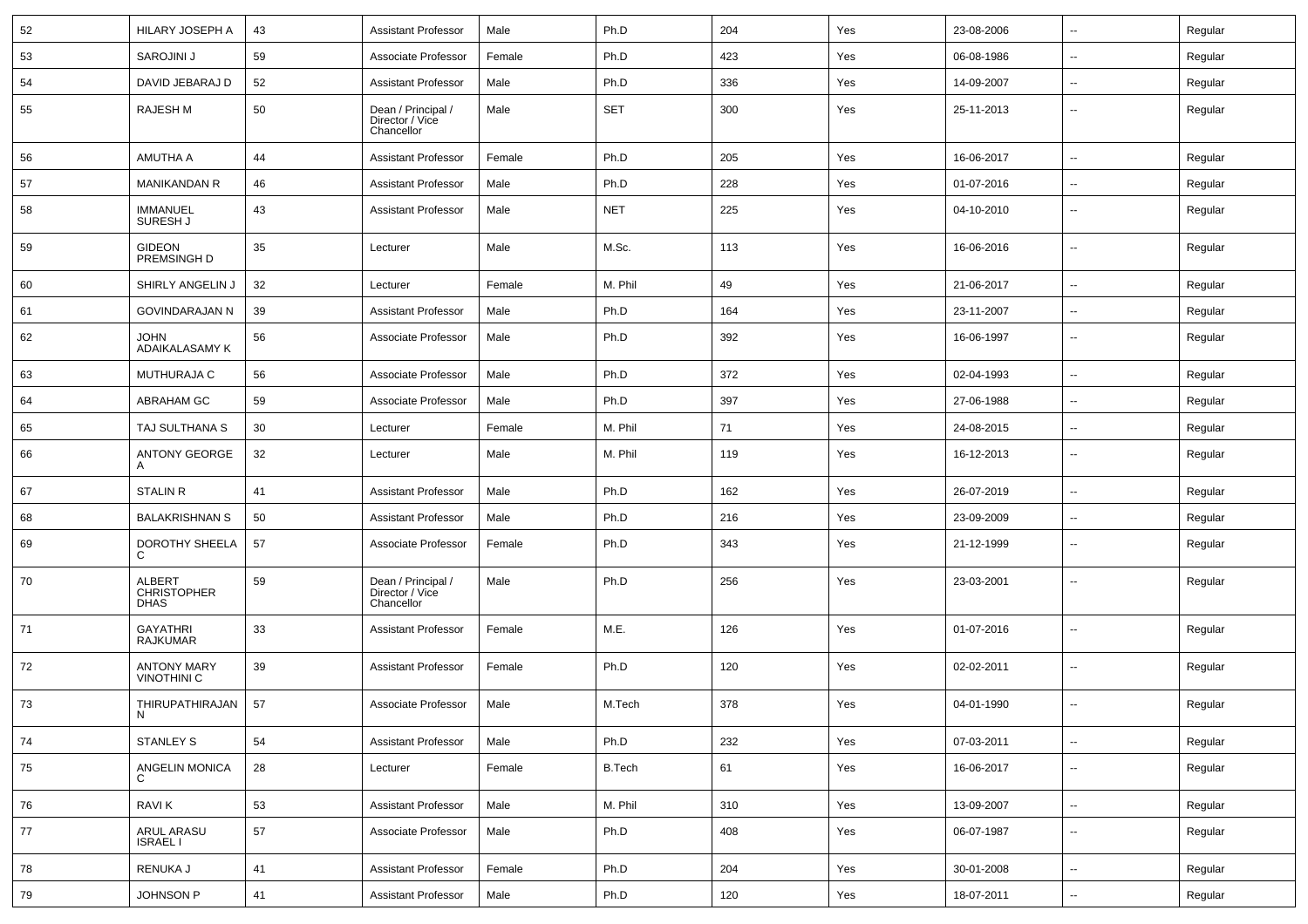| 80  | <b>VENISDA JONAB</b><br>RANI C                        | 28 | Lecturer                                            | Female | M.Sc.      | 49  | Yes | 16-06-2017 | $\overline{\phantom{a}}$ | Regular |
|-----|-------------------------------------------------------|----|-----------------------------------------------------|--------|------------|-----|-----|------------|--------------------------|---------|
| 81  | <b>HELEN RATNA</b><br><b>MONICA J</b>                 | 54 | Associate Professor                                 | Female | Ph.D       | 344 | Yes | 29-12-1999 | $\overline{\phantom{a}}$ | Regular |
| 82  | <b>JEYARANI S</b>                                     | 48 | Associate Professor                                 | Female | Ph.D       | 283 | Yes | 20-06-2001 | $\overline{\phantom{a}}$ | Regular |
| 83  | SATHYA DEV S                                          | 53 | <b>Assistant Professor</b>                          | Male   | Ph.D       | 306 | Yes | 03-01-2012 | $\overline{\phantom{a}}$ | Regular |
| 84  | REENA JULIE J                                         | 41 | Lecturer                                            | Female | M. Phil    | 60  | Yes | 01-07-2016 | $\mathbf{u}$             | Regular |
| 85  | <b>JENNIFER</b><br><b>MICHELLIN</b><br><b>KIRUBAN</b> | 30 | <b>Assistant Professor</b>                          | Female | <b>SET</b> | 60  | No  | 27-07-2016 | 22-12-2021               | Regular |
| 86  | JENITA SATHYA<br>PRIYA B                              | 43 | <b>Assistant Professor</b>                          | Female | <b>SET</b> | 193 | Yes | 26-07-2019 | $\mathbf{u}$             | Regular |
| 87  | JEYANTHI MNS                                          | 48 | Lecturer                                            | Female | M. Phil    | 61  | Yes | 16-06-2017 | $\mathbf{u}$             | Regular |
| 88  | PAUL JAYAKAR J                                        | 54 | Dean / Principal /<br>Director / Vice<br>Chancellor | Male   | Ph.D       | 348 | Yes | 12-09-2007 | $\overline{\phantom{a}}$ | Regular |
| 89  | <b>BRIGTHSON ARUL</b><br><b>JOCAOBY</b>               | 37 | <b>Assistant Professor</b>                          | Male   | Ph.D       | 127 | Yes | 05-02-2016 | $\overline{\phantom{a}}$ | Regular |
| 90  | SHEELA M                                              | 42 | <b>Assistant Professor</b>                          | Female | Ph.D       | 103 | Yes | 22-06-2017 | $\mathbf{u}$             | Regular |
| 91  | CALEB JOHNSON<br>PARANJOTHI C                         | 49 | Assistant Professor                                 | Male   | Ph.D       | 264 | Yes | 21-07-1999 | $\overline{\phantom{a}}$ | Regular |
| 92  | <b>VICTOR</b><br>PACKIYARAJ G                         | 40 | Lecturer                                            | Male   | M. Phil    | 130 | Yes | 21-06-2011 | $\overline{\phantom{a}}$ | Regular |
| 93  | <b>DAPHINE R</b>                                      | 48 | <b>Assistant Professor</b>                          | Female | Ph.D       | 193 | Yes | 22-06-2011 | $\overline{\phantom{a}}$ | Regular |
| 94  | SATHYA PRABHU<br>A                                    | 35 | Lecturer                                            | Male   | M. Phil    | 72  | Yes | 13-07-2015 | $\overline{\phantom{a}}$ | Regular |
| 95  | <b>STANLEY</b><br>MOHANDOSS<br><b>STEPHEN S</b>       | 67 | Associate Professor                                 | Male   | Ph.D       | 474 | Yes | 01-07-2015 | $\overline{\phantom{a}}$ | Regular |
| 96  | <b>ANITA CAROLINE T</b>                               | 39 | <b>Assistant Professor</b>                          | Female | Ph.D       | 137 | Yes | 05-02-2016 | $\overline{\phantom{a}}$ | Regular |
| 97  | <b>SANJAY R</b>                                       | 47 | <b>Assistant Professor</b>                          | Male   | Ph.D       | 293 | Yes | 12-09-2007 | $\overline{\phantom{a}}$ | Regular |
| 98  | JEYA SHEELA J                                         | 43 | <b>Assistant Professor</b>                          | Female | <b>SET</b> | 150 | Yes | 05-09-2011 | $\mathbf{u}$             | Regular |
| 99  | JOEL GNANADOSS<br><b>TIMOTHY C</b>                    | 43 | <b>Assistant Professor</b>                          | Male   | <b>NET</b> | 239 | Yes | 21-08-2001 | $\overline{\phantom{a}}$ | Regular |
| 100 | <b>PREM KUMAR</b><br><b>IMMANUEL C</b>                | 59 | Associate Professor                                 | Male   | Ph.D       | 407 | Yes | 03-08-1987 | $\overline{\phantom{a}}$ | Regular |
| 101 | <b>MARTIN PORUS M</b>                                 | 48 | Lecturer                                            | Male   | M.Sc.      | 194 | Yes | 05-01-2011 | $\sim$                   | Regular |
| 102 | <b>BRITTO ALEX K</b>                                  | 40 | <b>Assistant Professor</b>                          | Male   | SET        | 121 | Yes | 15-06-2011 | $\sim$                   | Regular |
| 103 | RAMYA D                                               | 34 | Assistant Professor                                 | Female | Ph.D       | 71  | Yes | 17-08-2015 | $\overline{\phantom{a}}$ | Regular |
| 104 | RAGHURAM H                                            | 41 | <b>Assistant Professor</b>                          | Male   | Ph.D       | 130 | Yes | 20-09-2010 | $\sim$                   | Regular |
| 105 | JASMINE R                                             | 46 | <b>Assistant Professor</b>                          | Female | Ph.D       | 65  | Yes | 22-06-2017 | $\overline{\phantom{a}}$ | Regular |
| 106 | CHINNADURAI<br>PANDIAN A                              | 43 | <b>Assistant Professor</b>                          | Male   | NET        | 96  | Yes | 27-10-2015 | $\overline{\phantom{a}}$ | Regular |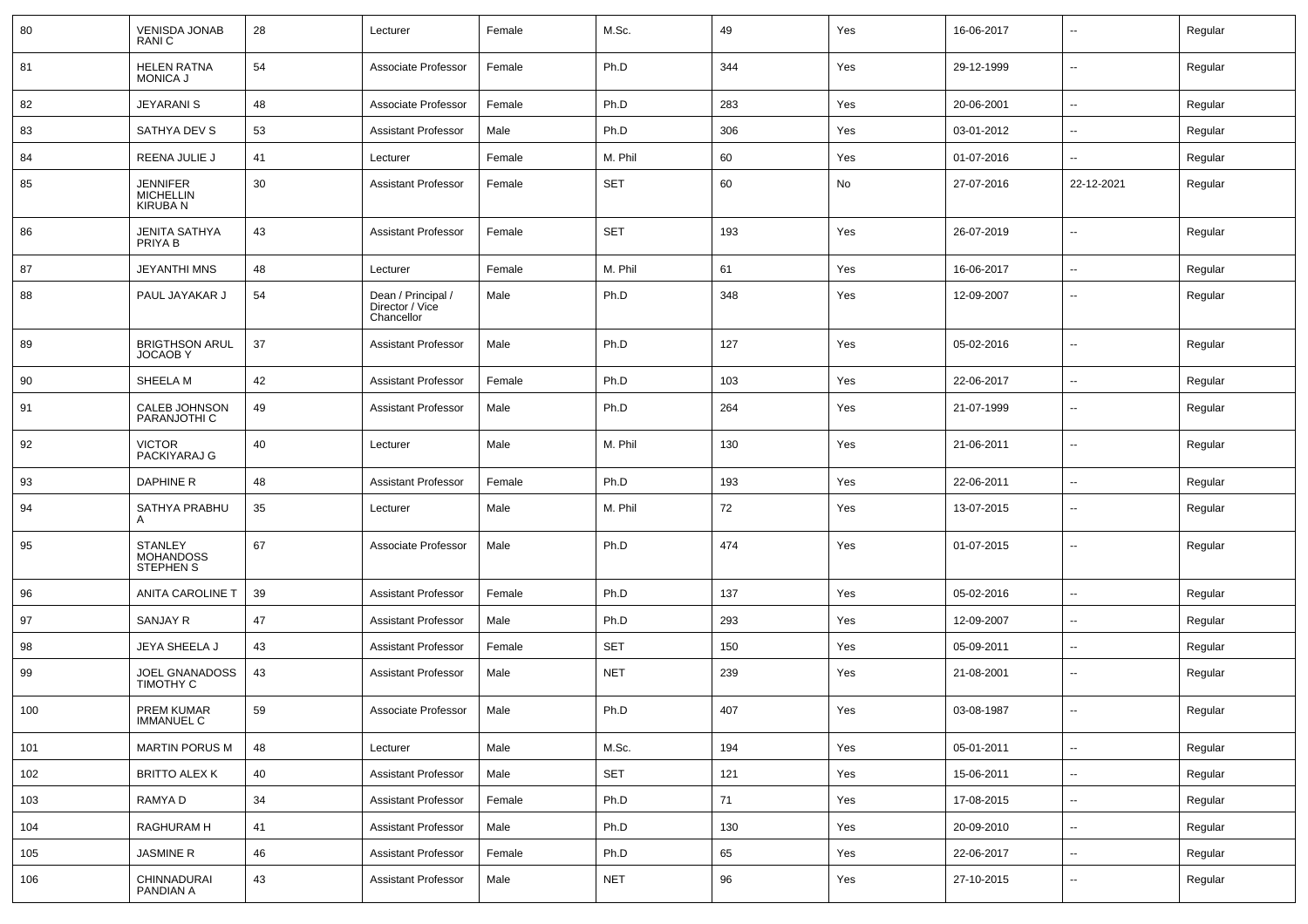| 107 | <b>GUNASUNDARI P</b>                     | 38 | <b>Assistant Professor</b>                          | Female | <b>SET</b> | 148 | Yes | 16-06-2016 | $\sim$                   | Regular |
|-----|------------------------------------------|----|-----------------------------------------------------|--------|------------|-----|-----|------------|--------------------------|---------|
| 108 | <b>STEPHEN S</b>                         | 57 | Associate Professor                                 | Male   | M. Phil    | 407 | Yes | 24-08-1987 | ⊷.                       | Regular |
| 109 | <b>MARY SOPHIA</b><br>CHITRA R           | 44 | Associate Dean                                      | Female | Ph.D       | 179 | Yes | 18-06-2018 | $\overline{\phantom{a}}$ | Regular |
| 110 | <b>CHRISTY DEVA</b><br>SUBA <sub>S</sub> | 42 | <b>Assistant Professor</b>                          | Female | <b>SET</b> | 172 | Yes | 12-09-2018 | $\overline{\phantom{a}}$ | Regular |
| 111 | MELVINRAJA C                             | 33 | <b>Assistant Professor</b>                          | Male   | <b>NET</b> | 48  | Yes | 05-07-2017 | $\sim$                   | Regular |
| 112 | <b>RAJKUMAR</b><br><b>IMMANUEL S</b>     | 56 | Dean / Principal /<br>Director / Vice<br>Chancellor | Male   | Ph.D       | 377 | Yes | 26-02-1990 | --                       | Regular |
| 113 | <b>ARULAPPAN P</b>                       | 53 | Associate Dean                                      | Male   | Ph.D       | 216 | Yes | 25-11-2013 | $\overline{\phantom{a}}$ | Regular |
| 114 | MOSES J                                  | 29 | Lecturer                                            | Male   | M. Phil    | 73  | Yes | 18-06-2015 | $\overline{\phantom{a}}$ | Regular |
| 115 | <b>MOHANA</b><br><b>SURENTH V</b>        | 33 | Lecturer                                            | Male   | M. Phil    | 84  | Yes | 01-07-2016 | $\overline{\phantom{a}}$ | Regular |
| 116 | <b>JENNIFER R</b>                        | 34 | <b>Assistant Professor</b>                          | Female | <b>SET</b> | 120 | Yes | 18-09-2018 | $\overline{\phantom{a}}$ | Regular |
| 117 | <b>POORNIMA</b><br>JEYASEKARAN           | 38 | <b>Assistant Professor</b>                          | Female | <b>SET</b> | 76  | Yes | 28-06-2017 | $\overline{a}$           | Regular |
| 118 | SAFRAMMA A                               | 49 | <b>Assistant Professor</b>                          | Female | Ph.D       | 103 | Yes | 07-01-2014 | $\overline{\phantom{a}}$ | Regular |
| 119 | EBENEZAR<br><b>IMMANUEL J</b>            | 43 | <b>Assistant Professor</b>                          | Male   | Ph.D       | 180 | Yes | 13-09-2007 | $\overline{\phantom{a}}$ | Regular |
| 120 | <b>JESUPAUL</b><br>THANGARAJ J           | 61 | Associate Professor                                 | Male   | M. Phil    | 430 | Yes | 06-07-1987 | $\overline{\phantom{a}}$ | Regular |
| 121 | KANAKAVALLI D                            | 40 | <b>Assistant Professor</b>                          | Female | Ph.D       | 216 | Yes | 18-06-2018 | $\sim$                   | Regular |
| 122 | LOYALA FORESITH<br><b>SPENCER J</b>      | 30 | Lecturer                                            | Male   | M. Phil    | 73  | Yes | 24-06-2015 | $\overline{\phantom{a}}$ | Regular |
| 123 | ARIBABU B                                | 39 | <b>Assistant Professor</b>                          | Male   | Ph.D       | 142 | Yes | 29-09-2009 | $\overline{\phantom{a}}$ | Regular |
| 124 | <b>BAGAVATHI K</b>                       | 43 | Assistant Professor                                 | Female | Ph.D       | 145 | Yes | 28-06-2017 | $\sim$                   | Regular |
| 125 | <b>DAVAMANI</b><br><b>CHRISTOBER M</b>   | 56 | Dean / Principal /<br>Director / Vice<br>Chancellor | Male   | Ph.D       | 372 | Yes | 03-01-1996 | $\overline{\phantom{a}}$ | Regular |
| 126 | <b>ISRAEL</b>                            | 53 | Associate Dean                                      | Male   | Ph.D       | 347 | Yes | 13-09-2007 | $\sim$                   | Regular |
| 127 | <b>FREDERICK</b><br>RAJKUMAR T           | 56 | <b>Assistant Professor</b>                          | Male   | Ph.D       | 200 | Yes | 25-11-2013 | $\overline{\phantom{a}}$ | Regular |
| 128 | JOHNSON B                                | 40 | Associate Dean                                      | Male   | Ph.D       | 200 | Yes | 01-02-2016 |                          | Regular |
| 129 | <b>BERCY G</b>                           | 32 | Assistant Professor                                 | Female | SET        | 86  | Yes | 08-02-2017 | $\sim$                   | Regular |
| 130 | SUJANAH P                                | 45 | <b>Assistant Professor</b>                          | Female | Ph.D       | 121 | Yes | 22-06-2011 | $\sim$                   | Regular |
| 131 | <b>ROHINI</b>                            | 44 | <b>Assistant Professor</b>                          | Female | Ph.D       | 92  | Yes | 25-11-2013 | $\sim$                   | Regular |
| 132 | VIJAY MALIK RAJ S                        | 42 | <b>Assistant Professor</b>                          | Male   | Ph.D       | 228 | Yes | 01-07-2016 | $\overline{\phantom{a}}$ | Regular |
| 133 | MARGARET<br>SANGEETHA P                  | 40 | <b>Assistant Professor</b>                          | Female | <b>NET</b> | 174 | Yes | 21-06-2017 | ₩,                       | Regular |
| 134 | RAJENDRA<br>PANDIAN M                    | 57 | Associate Professor                                 | Male   | Ph.D       | 376 | Yes | 21-12-1999 | $\sim$                   | Regular |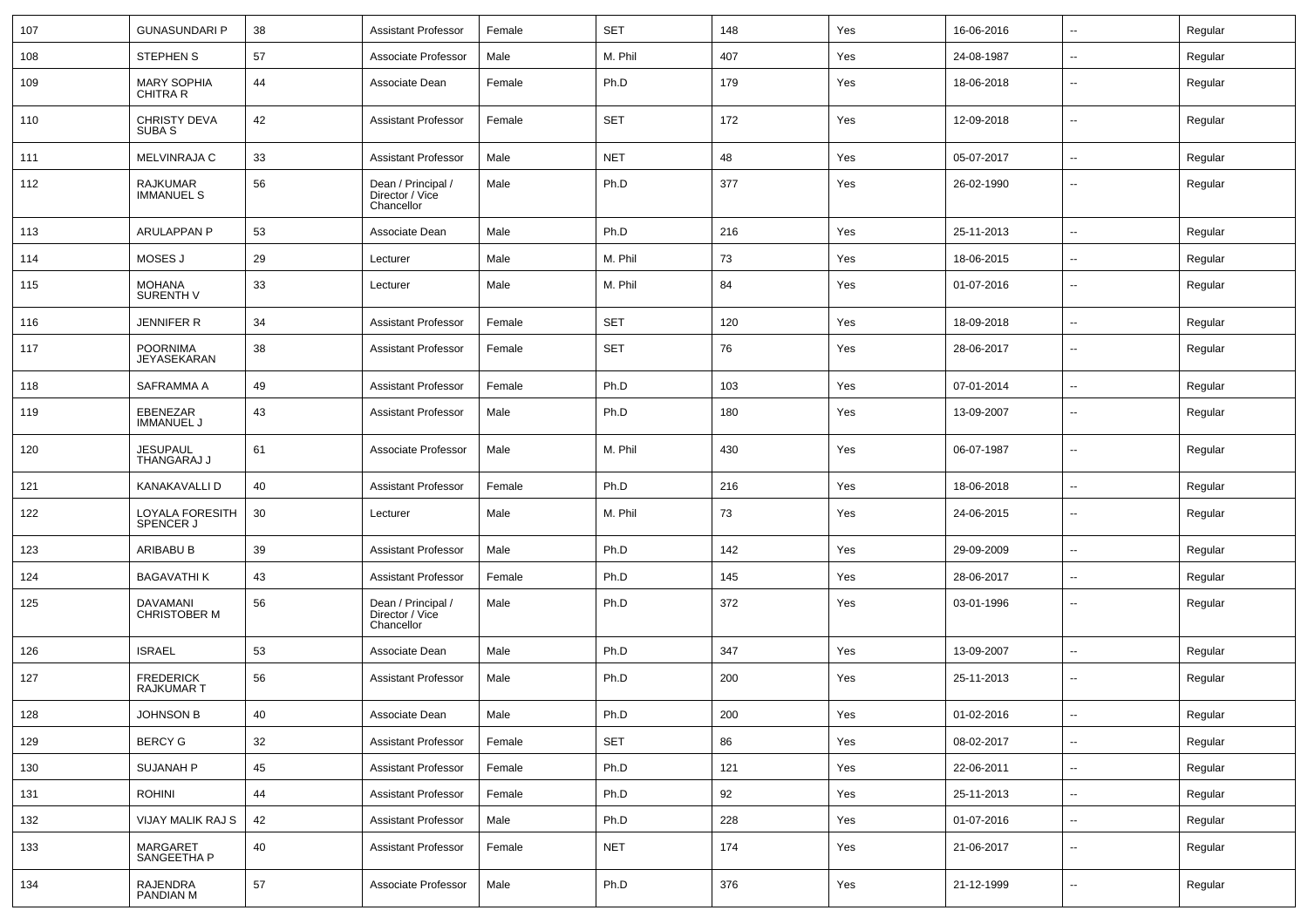| 135 | KIRTHIKA RANI B                       | 43     | <b>Assistant Professor</b>                          | Female | Ph.D       | 253 | Yes | 19-09-2007 | $\sim$                   | Regular |
|-----|---------------------------------------|--------|-----------------------------------------------------|--------|------------|-----|-----|------------|--------------------------|---------|
| 136 | <b>SELVA KUMAR T</b>                  | 39     | <b>Assistant Professor</b>                          | Male   | Ph.D       | 161 | Yes | 01-02-2016 | ۰.                       | Regular |
| 137 | PRIYADHARSHINI<br>TS                  | 45     | <b>Assistant Professor</b>                          | Female | <b>SET</b> | 180 | Yes | 13-07-2015 | ۰.                       | Regular |
| 138 | JOHN RAJKUMAR J                       | 49     | <b>Assistant Professor</b>                          | Male   | <b>NET</b> | 148 | Yes | 23-03-2011 | $\overline{\phantom{a}}$ | Regular |
| 139 | <b>STEPHEN</b><br>SUDHANTHIRARAJ<br>P | 28     | Lecturer                                            | Male   | <b>MCA</b> | 61  | Yes | 15-06-2016 | --                       | Regular |
| 140 | <b>GUNAMALAI A</b>                    | 62     | Associate Professor                                 | Male   | Ph.D       | 504 | Yes | 19-06-2017 | $\overline{\phantom{a}}$ | Regular |
| 141 | PAUL MARY<br>DEBORRAH S               | 57     | Associate Professor                                 | Female | Ph.D       | 338 | Yes | 17-06-1996 | --                       | Regular |
| 142 | DHANANJEYAN KJ                        | 45     | <b>Assistant Professor</b>                          | Male   | <b>NET</b> | 229 | Yes | 16-06-2017 | $\overline{\phantom{a}}$ | Regular |
| 143 | SAMUEL ANBU<br><b>SELVAN SCB</b>      | 48     | Dean / Principal /<br>Director / Vice<br>Chancellor | Male   | Ph.D       | 269 | Yes | 13-09-2007 |                          | Regular |
| 144 | DAVID RAJKUMAR                        | 36     | <b>Assistant Professor</b>                          | Male   | <b>NET</b> | 180 | Yes | 27-07-2006 | --                       | Regular |
| 145 | <b>SHYLAJAT</b>                       | 42     | <b>Assistant Professor</b>                          | Female | Ph.D       | 91  | Yes | 03-01-2014 | --                       | Regular |
| 146 | <b>THOMAS K</b><br>VARGHEESE          | 46     | <b>Assistant Professor</b>                          | Male   | <b>SET</b> | 142 | Yes | 03-02-2016 | ۰.                       | Regular |
| 147 | <b>STEPHEN D</b>                      | 56     | <b>Assistant Professor</b>                          | Male   | Ph.D       | 276 | Yes | 01-08-2006 | ۰.                       | Regular |
| 148 | SHAHUL HAMEED<br>MA                   | 45     | <b>Assistant Professor</b>                          | Male   | Ph.D       | 121 | Yes | 16-06-2016 | $\overline{\phantom{a}}$ | Regular |
| 149 | EBENEZER R                            | 35     | <b>Assistant Professor</b>                          | Male   | Ph.D       | 96  | Yes | 14-09-2018 | $\overline{a}$           | Regular |
| 150 | <b>BABY STELLA S</b>                  | 39     | Lecturer                                            | Female | M. Phil    | 125 | Yes | 23-02-2011 | $\overline{\phantom{a}}$ | Regular |
| 151 | PRINCE EARNEST<br>W                   | 56     | <b>Assistant Professor</b>                          | Male   | Ph.D       | 240 | Yes | 08-07-2014 | --                       | Regular |
| 152 | MANUEL<br><b>GUNARAJA G</b>           | 38     | Lecturer                                            | Male   | M. Phil    | 148 | Yes | 23-06-2015 | $\overline{\phantom{a}}$ | Regular |
| 153 | <b>JACOB PONRAJ ST</b>                | 53     | <b>Assistant Professor</b>                          | Male   | M. Phil    | 228 | Yes | 25-02-2008 | $\overline{a}$           | Regular |
| 154 | <b>SHARON RANJINI</b>                 | 31     | <b>Assistant Professor</b>                          | Female | M.Tech     | 44  | Yes | 22-11-2017 | $\sim$                   | Regular |
| 155 | LUNA JEBASRI P                        | 27     | Lecturer                                            | Female | M.Sc.      | 36  | Yes | 16-07-2018 | $\overline{\phantom{a}}$ | Regular |
| 156 | RAVIA SHABNAM<br>PARVEEN              | 40     | <b>Assistant Professor</b>                          | Female | Ph.D       | 169 | Yes | 29-06-2018 | --                       | Regular |
| 157 | CHRISTOPHER<br>JEYAKUMAR T            | 31     | <b>Assistant Professor</b>                          | Male   | Ph.D       | 37  | Yes | 18-06-2018 | $\overline{a}$           | Regular |
| 158 | RINI JOYCE J                          | 27     | <b>Assistant Professor</b>                          | Female | <b>NET</b> | 57  | Yes | 18-06-2018 | $\sim$                   | Regular |
| 159 | <b>BEULAH R</b>                       | 27     | Lecturer                                            | Female | M. Phil    | 49  | Yes | 05-07-2018 | $\sim$                   | Regular |
| 160 | <b>MOHAMED</b><br><b>HUSSAIN</b>      | 36     | <b>Assistant Professor</b>                          | Male   | SET        | 144 | Yes | 16-07-2018 | $\sim$                   | Regular |
| 161 | <b>RAMAN S</b>                        | 33     | <b>Assistant Professor</b>                          | Male   | Ph.D       | 72  | Yes | 05-07-2018 | щ.                       | Regular |
| 162 | <b>DIVAKARAN PFE</b>                  | $38\,$ | <b>Assistant Professor</b>                          | Male   | <b>NET</b> | 196 | Yes | 06-09-2010 | ₩.                       | Regular |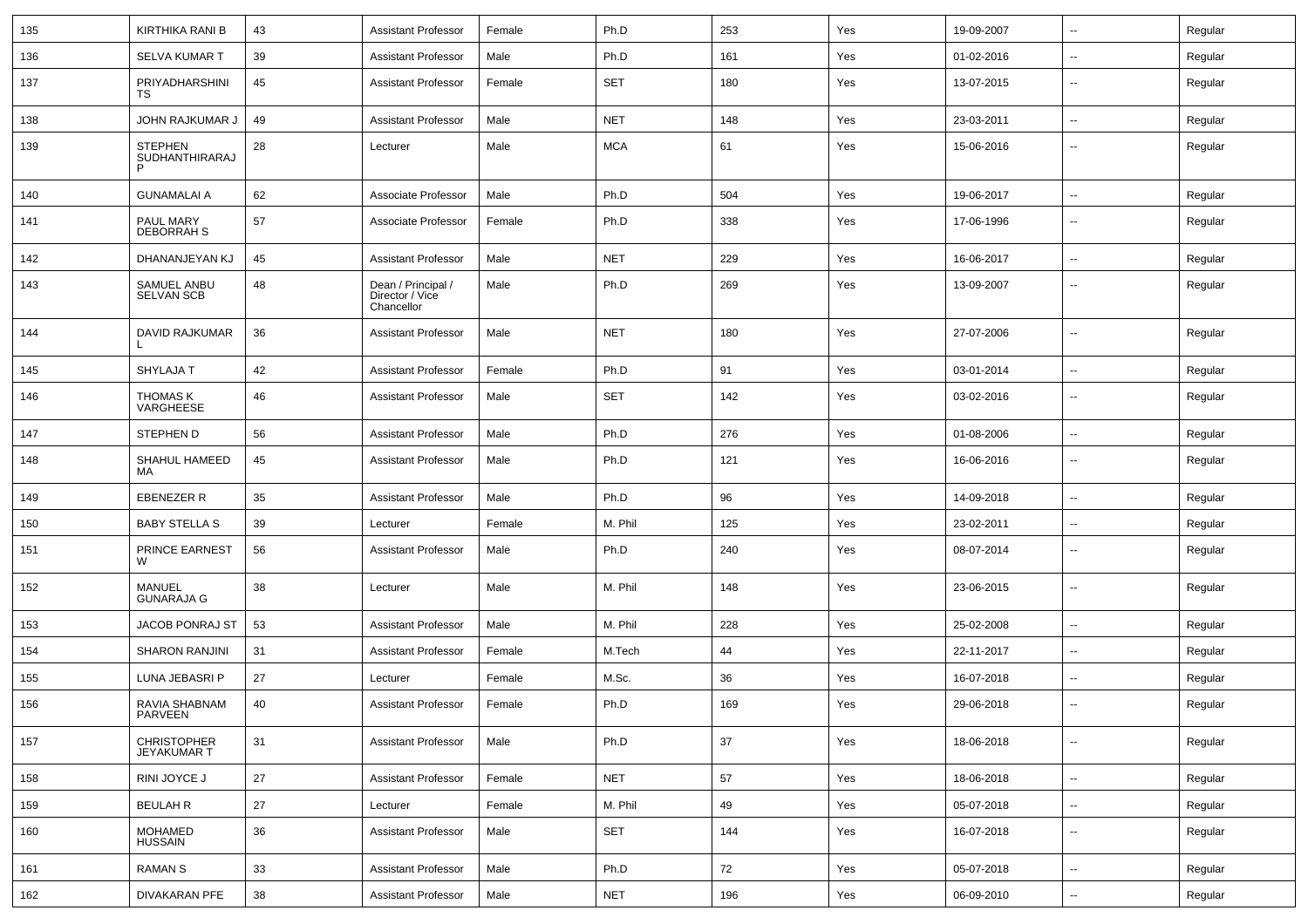| 163 | <b>MEGALA S</b>                     | 35  | <b>Assistant Professor</b>                          | Male   | Ph.D        | 49  | Yes | 28-06-2017 | $\sim$                   | Regular |
|-----|-------------------------------------|-----|-----------------------------------------------------|--------|-------------|-----|-----|------------|--------------------------|---------|
| 164 | PRIYA CAROL J                       | 43  | Assistant Professor                                 | Female | <b>SET</b>  | 213 | Yes | 04-02-2016 | $\sim$                   | Regular |
| 165 | SHAMEEM BANU M                      | 44  | Assistant Professor                                 | Female | <b>SLET</b> | 261 | Yes | 01-08-2006 | $\overline{\phantom{a}}$ | Regular |
| 166 | MEENAKSHMI<br><b>SUNDARAM M</b>     | 45  | <b>Assistant Professor</b>                          | Male   | <b>NET</b>  | 174 | Yes | 18-06-2018 | $\sim$                   | Regular |
| 167 | SALLY M                             | 30  | <b>Assistant Professor</b>                          | Female | <b>NET</b>  | 85  | Yes | 28-06-2017 | $\sim$                   | Regular |
| 168 | <b>SENGOL MARY M</b>                | 49  | <b>Assistant Professor</b>                          | Female | Ph.D        | 228 | Yes | 23-10-2007 | $\sim$                   | Regular |
| 169 | <b>RAJKUMAR N</b>                   | 37  | <b>Assistant Professor</b>                          | Male   | Ph.D        | 89  | Yes | 04-03-2014 | $\overline{\phantom{a}}$ | Regular |
| 170 | JEBARAJ J                           | 50  | Associate Dean                                      | Male   | Ph.D        | 252 | Yes | 25-11-2013 | $\sim$                   | Regular |
| 171 | <b>ESTHER RANI KCM</b>              | 44  | Assistant Professor                                 | Female | <b>SET</b>  | 120 | Yes | 19-09-2018 | $\sim$                   | Regular |
| 172 | <b>FRANK RUBEN</b><br>JEBARAJ J     | 50  | Dean / Principal /<br>Director / Vice<br>Chancellor | Male   | Ph.D        | 301 | Yes | 03-07-1997 | $\overline{\phantom{a}}$ | Regular |
| 173 | JEANO J                             | 29  | Assistant Professor                                 | Male   | <b>NET</b>  | 73  | Yes | 18-06-2015 | $\sim$                   | Regular |
| 174 | <b>SURENDRAN A</b>                  | 40  | <b>Assistant Professor</b>                          | Male   | Ph.D        | 157 | Yes | 28-06-2017 | $\overline{\phantom{a}}$ | Regular |
| 175 | <b>RICHARD</b><br><b>RAJKUMAR P</b> | 52  | Dean / Principal /<br>Director / Vice<br>Chancellor | Male   | Ph.D        | 341 | Yes | 21-02-2000 | $\sim$                   | Regular |
| 176 | JOY SHARMILA E                      | 50  | <b>Assistant Professor</b>                          | Female | Ph.D        | 246 | Yes | 13-09-2007 | $\sim$                   | Regular |
| 177 | ANANDHA SELVAM<br>D                 | 46  | Dean / Principal /<br>Director / Vice<br>Chancellor | Female | <b>SET</b>  | 209 | Yes | 25-11-2013 | $\sim$                   | Regular |
| 178 | JOHN JEYA<br>KAMARAJ J              | 53  | Associate Professor                                 | Male   | M. Phil     | 298 | Yes | 14-09-2005 | $\overline{\phantom{a}}$ | Regular |
| 179 | <b>SHANMUGA</b><br><b>MOHANA</b>    | 38  | <b>Assistant Professor</b>                          | Female | Ph.D        | 156 | Yes | 29-07-2011 | $\overline{\phantom{a}}$ | Regular |
| 180 | DAPHNE<br>JENNIFER R                | 31  | Lecturer                                            | Female | M. Phil     | 56  | Yes | 28-06-2017 | $\overline{\phantom{a}}$ | Regular |
| 181 | PREETHY JOHNITA<br>ESTHER D         | 39  | <b>Assistant Professor</b>                          | Female | Ph.D        | 181 | Yes | 26-07-2019 | $\overline{\phantom{a}}$ | Regular |
| 182 | <b>HEMAMALINI J</b>                 | 37  | <b>Assistant Professor</b>                          | Female | <b>SET</b>  | 157 | Yes | 18-06-2018 | $\sim$                   | Regular |
| 183 | SHUNMUGA PRIYA<br>GV                | 42  | <b>Assistant Professor</b>                          | Female | <b>SET</b>  | 58  | Yes | 27-09-2018 | $\sim$                   | Regular |
| 184 | AROCKIA NIRMAL<br>DOROTHY S         | -41 | Assistant Professor                                 | Female | Ph.D        | 109 | Yes | 02-07-2018 | $\sim$                   | Regular |
| 185 | <b>CHARANYA G</b>                   | 27  | <b>Assistant Professor</b>                          | Female | SET         | 46  | Yes | 16-07-2018 | $\sim$                   | Regular |
| 186 | JELASTINE<br><b>IRUDAYARAJ D</b>    | 55  | Lecturer                                            | Male   | M. Phil     | 149 | Yes | 25-06-2018 | $\overline{\phantom{a}}$ | Regular |
| 187 | HELEN FEBIAL A                      | 39  | <b>Assistant Professor</b>                          | Female | SET         | 42  | Yes | 04-09-2018 | $\sim$                   | Regular |
| 188 | <b>WILFRED SAMUEL</b><br>RAJ J      | 35  | <b>Assistant Professor</b>                          | Male   | Ph.D        | 90  | Yes | 22-06-2018 | $\sim$                   | Regular |
| 189 | JAMESLYN VITHYA<br>C                | 32  | Lecturer                                            | Female | M. Phil     | 52  | Yes | 28-06-2017 | $\sim$                   | Regular |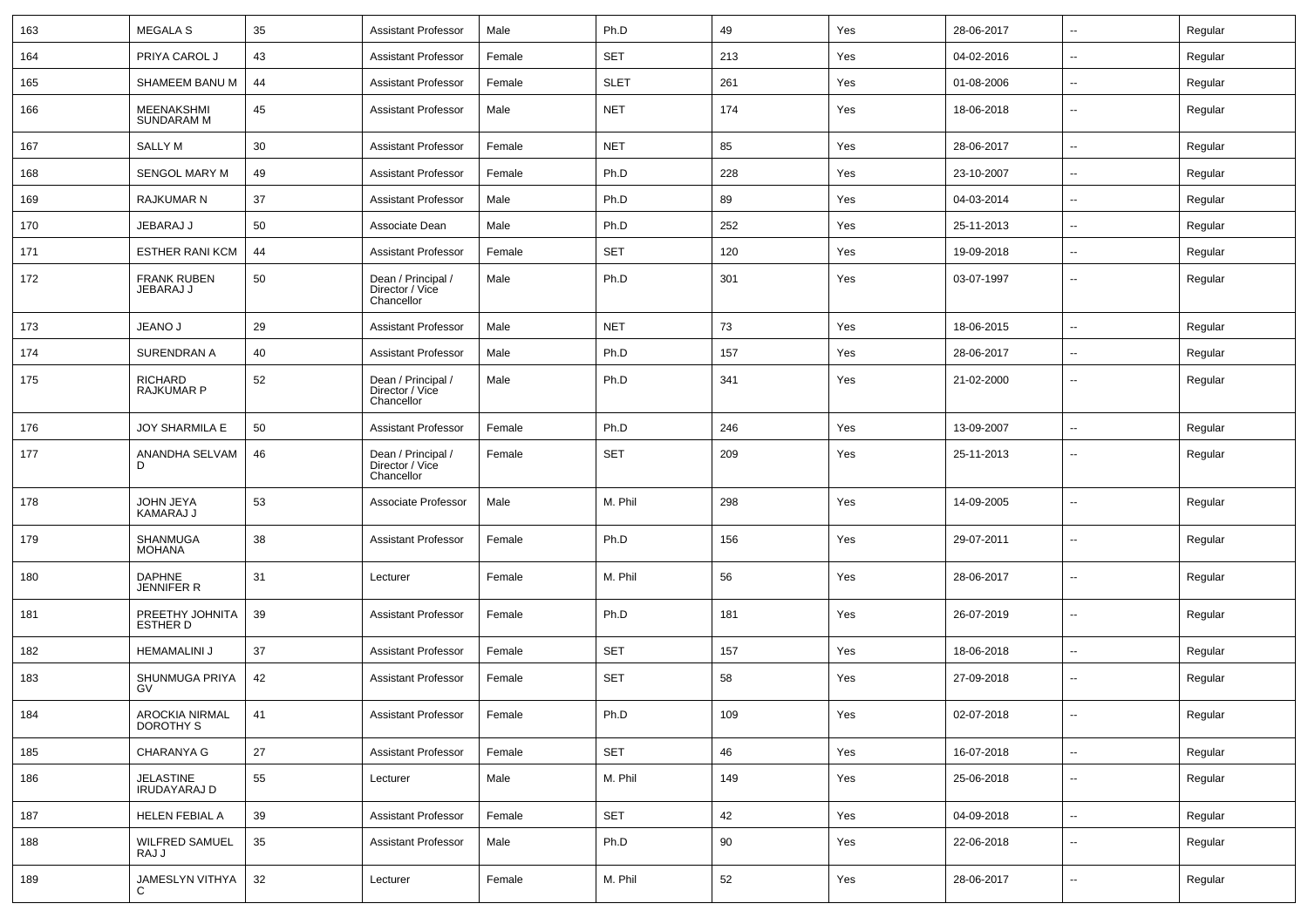| 190 | <b>STEPHEN</b><br><b>RAJKUMAR</b><br><b>INBANATHAN S</b> | 56 | Associate Professor                                 | Male   | Ph.D       | 252 | Yes | 01-08-2006 | $\overline{\phantom{a}}$ | Regular |
|-----|----------------------------------------------------------|----|-----------------------------------------------------|--------|------------|-----|-----|------------|--------------------------|---------|
| 191 | <b>VELLADURAI P</b>                                      | 53 | <b>Assistant Professor</b>                          | Male   | Ph.D       | 317 | Yes | 16-06-2008 | $\mathbf{u}$             | Regular |
| 192 | <b>DAVID</b><br>CHRISTOPHER A                            | 40 | Assistant Professor                                 | Male   | <b>NET</b> | 175 | Yes | 25-11-2013 | $\sim$                   | Regular |
| 193 | SAMUEL RAJ A                                             | 33 | <b>Assistant Professor</b>                          | Male   | <b>NET</b> | 96  | Yes | 07-07-2014 | $\sim$                   | Regular |
| 194 | <b>SUGANYA T</b>                                         | 51 | <b>Assistant Professor</b>                          | Female | <b>SET</b> | 226 | Yes | 23-09-2009 | --                       | Regular |
| 195 | SANKARESWARI                                             | 34 | Other                                               | Female | B.Sc.      | 108 | Yes | 15-02-2012 |                          | Regular |
| 196 | DEBORAH GNANA<br><b>SELVAM A</b>                         | 36 | <b>Assistant Professor</b>                          | Female | Ph.D       | 49  | Yes | 21-06-2017 | $\overline{\phantom{a}}$ | Regular |
| 197 | <b>JOHN SEKAR J</b>                                      | 57 | Associate Professor                                 | Male   | Ph.D       | 407 | Yes | 27-06-1988 | $\overline{\phantom{a}}$ | Regular |
| 198 | <b>JEMIMA</b><br><b>BALASELVI</b><br><b>JULIANA S</b>    | 46 | Dean / Principal /<br>Director / Vice<br>Chancellor | Female | Ph.D       | 202 | Yes | 01-08-2006 |                          | Regular |
| 199 | ANURAMA PM                                               | 39 | <b>Assistant Professor</b>                          | Female | Ph.D       | 210 | Yes | 25-11-2013 | $\overline{\phantom{a}}$ | Regular |
| 200 | DHIVYA G                                                 | 29 | <b>Assistant Professor</b>                          | Female | <b>NET</b> | 73  | Yes | 23-06-2015 |                          | Regular |
| 201 | <b>RUBY S</b>                                            | 41 | <b>Assistant Professor</b>                          | Female | Ph.D       | 193 | Yes | 16-06-2005 | $\mathbf{u}$             | Regular |
| 202 | <b>RITCHIE</b><br><b>RICHARDSON M</b>                    | 35 | Assistant Professor                                 | Male   | Ph.D       | 142 | Yes | 24-07-2013 | $\overline{\phantom{a}}$ | Regular |
| 203 | <b>HENDRY JULIUS B</b>                                   | 44 | <b>Assistant Professor</b>                          | Male   | Ph.D       | 165 | Yes | 23-10-2007 | $\sim$                   | Regular |
| 204 | RAJESH B                                                 | 35 | <b>Assistant Professor</b>                          | Male   | <b>NET</b> | 96  | Yes | 04-03-2014 | --                       | Regular |
| 205 | DAILIAH ROOPHA<br>P                                      | 39 | <b>Assistant Professor</b>                          | Female | Ph.D       | 116 | Yes | 16-06-2017 | $\overline{\phantom{a}}$ | Regular |
| 206 | AUGUSTUS JULIAN<br><b>LAZMEY T</b>                       | 41 | Dean / Principal /<br>Director / Vice<br>Chancellor | Male   | Ph.D       | 204 | Yes | 29-07-2004 | $\overline{\phantom{a}}$ | Regular |
| 207 | <b>VIGNESH M</b>                                         | 48 | <b>Assistant Professor</b>                          | Male   | <b>SET</b> | 253 | Yes | 08-06-2007 | $\overline{\phantom{a}}$ | Regular |
| 208 | <b>DURAI</b><br><b>MANOHARADOSS</b><br>PRABAHARAN D      | 47 | <b>Assistant Professor</b>                          | Male   | Ph.D       | 276 | Yes | 04-07-2017 | $\overline{\phantom{a}}$ | Regular |
| 209 | KAYALVIZHI R                                             | 32 | <b>Assistant Professor</b>                          | Female | <b>NET</b> | 106 | Yes | 08-12-2017 | --                       | Regular |
| 210 | NAZEERA BANU<br>VR                                       | 38 | <b>Assistant Professor</b>                          | Female | Ph.D       | 180 | Yes | 18-06-2018 | $\overline{\phantom{a}}$ | Regular |
| 211 | NANCY IMMANUEL                                           | 39 | Lecturer                                            | Female | <b>MBA</b> | 167 | Yes | 03-09-2018 | $\overline{\phantom{a}}$ | Regular |
| 212 | SARADHA DEVI S                                           | 27 | <b>Assistant Professor</b>                          | Female | <b>NET</b> | 40  | Yes | 18-06-2018 | $\sim$                   | Regular |
| 213 | JEBASELVI ANITHA<br>D                                    | 41 | <b>Assistant Professor</b>                          | Female | Ph.D       | 91  | Yes | 18-06-2018 | $\mathbf{u}$             | Regular |
| 214 | JOHNSON<br>CHRISTDAS E                                   | 34 | <b>Assistant Professor</b>                          | Male   | Ph.D       | 36  | Yes | 02-07-2018 | $\sim$                   | Regular |
| 215 | KRISHNA JOTHI V                                          | 36 | <b>Assistant Professor</b>                          | Female | Ph.D       | 82  | Yes | 17-09-2018 | $\frac{1}{2}$            | Regular |
| 216 | ANDREW<br>PRADEEP M                                      | 39 | <b>Assistant Professor</b>                          | Male   | Ph.D       | 187 | Yes | 19-12-2005 | $\mathbf{u}$             | Regular |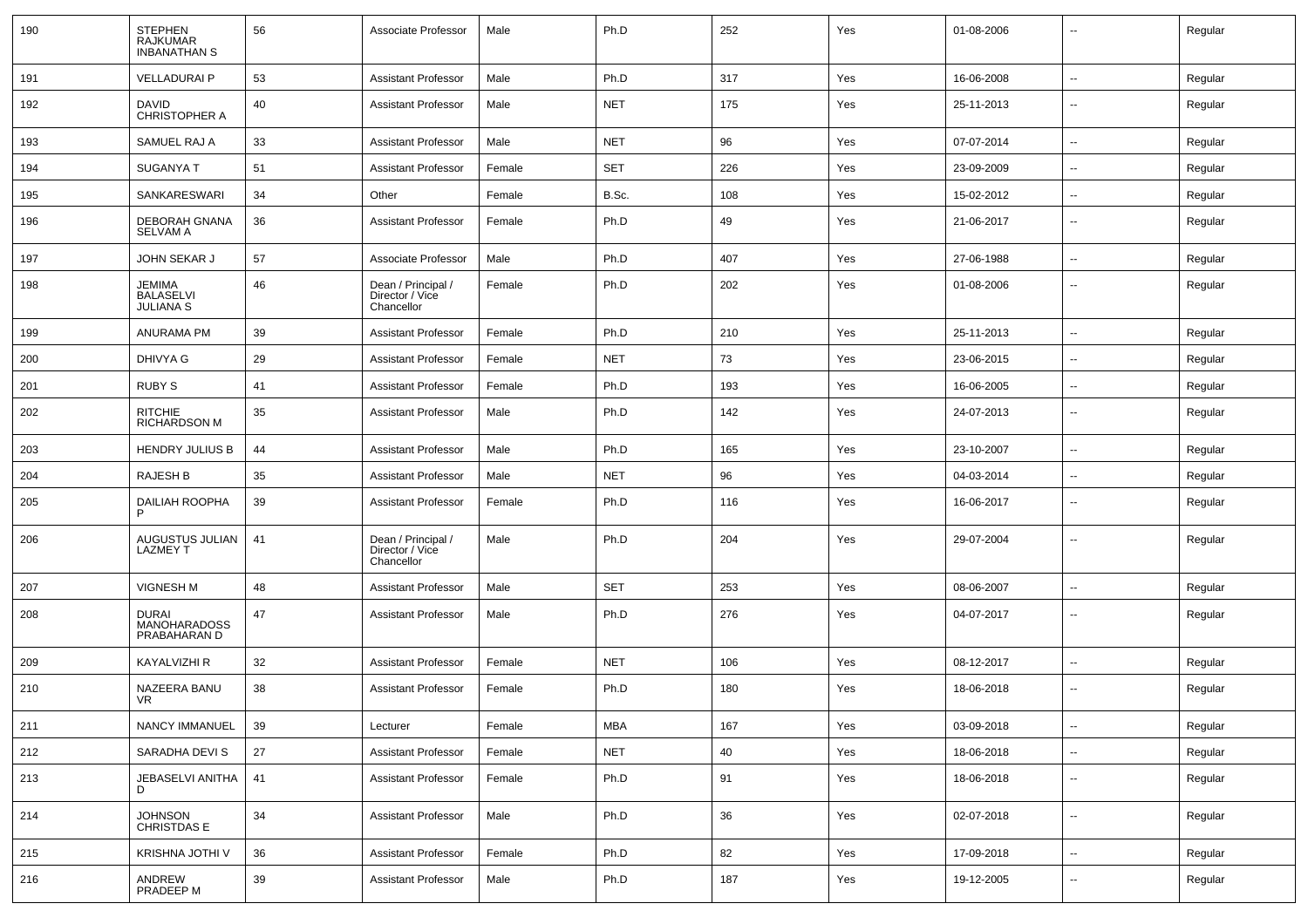| 217 | NAGENDRAN D                         | 35 | Lecturer                                            | Male   | <b>MFA</b> | 84  | Yes | 06-08-2014 | $\sim$                   | Regular |
|-----|-------------------------------------|----|-----------------------------------------------------|--------|------------|-----|-----|------------|--------------------------|---------|
| 218 | YESURAJAN M                         | 32 | <b>Assistant Professor</b>                          | Male   | Ph.D       | 49  | Yes | 28-06-2017 | $\sim$                   | Regular |
| 219 | <b>BOOMISELVAM A</b>                | 50 | <b>Assistant Professor</b>                          | Male   | Ph.D       | 164 | Yes | 23-11-2007 | $\sim$                   | Regular |
| 220 | <b>STELLA MARY J</b>                | 34 | <b>Assistant Professor</b>                          | Female | <b>SET</b> | 141 | Yes | 16-06-2017 | $\overline{\phantom{a}}$ | Regular |
| 221 | VASANTHA KUMAR<br>N                 | 47 | Other                                               | Male   | Ph.D       | 165 | No  | 25-11-2013 | 17-11-2021               | Regular |
| 222 | SUNDARESWARAN<br>R                  | 31 | <b>Assistant Professor</b>                          | Male   | <b>NET</b> | 120 | Yes | 01-07-2016 | $\overline{\phantom{a}}$ | Regular |
| 223 | SUNITHA EVELYN<br><b>CHRISTY</b>    | 43 | <b>Assistant Professor</b>                          | Female | <b>SET</b> | 166 | Yes | 30-09-2009 | --                       | Regular |
| 224 | <b>KANNAN K</b>                     | 39 | <b>Assistant Professor</b>                          | Male   | Ph.D       | 118 | No  | 20-09-2010 | 30-11-2020               | Regular |
| 225 | LOURDURAJ H                         | 43 | <b>Assistant Professor</b>                          | Male   | Ph.D       | 142 | Yes | 17-09-2018 | $\sim$                   | Regular |
| 226 | DANIEL RUBARAJ<br>R                 | 48 | <b>Assistant Professor</b>                          | Male   | <b>SET</b> | 155 | Yes | 25-11-2013 | $\sim$                   | Regular |
| 227 | <b>JOSEPH</b><br><b>THATHEYUS A</b> | 58 | Dean / Principal /<br>Director / Vice<br>Chancellor | Male   | Ph.D       | 288 | Yes | 01-08-2006 | $\overline{\phantom{a}}$ | Regular |
| 228 | LOURDU<br><b>IMMACULATE D</b>       | 47 | Dean / Principal /<br>Director / Vice<br>Chancellor | Female | Ph.D       | 193 | Yes | 25-11-2013 | $\sim$                   | Regular |
| 229 | MANGAYARKARAS<br>IP                 | 37 | <b>Assistant Professor</b>                          | Female | Ph.D       | 96  | Yes | 24-07-2013 | $\overline{\phantom{a}}$ | Regular |
| 230 | PRIYA DARZINI<br><b>TRK</b>         | 37 | <b>Assistant Professor</b>                          | Female | Ph.D       | 73  | Yes | 01-07-2016 | $\overline{\phantom{a}}$ | Regular |
| 231 | <b>MEDONA MARY R</b>                | 39 | <b>Assistant Professor</b>                          | Female | Ph.D       | 145 | Yes | 27-06-2017 | $\overline{\phantom{a}}$ | Regular |
| 232 | VATHANA RUBA M                      | 48 | Dean / Principal /<br>Director / Vice<br>Chancellor | Female | Ph.D       | 260 | Yes | 17-09-2007 | --                       | Regular |
| 233 | USHA K                              | 44 | <b>Assistant Professor</b>                          | Female | Ph.D       | 162 | Yes | 25-11-2013 | $\sim$                   | Regular |
| 234 | PAULINE PERSHYL<br>G                | 29 | Lecturer                                            | Female | M.Sc.      | 72  | Yes | 01-07-2016 | $\overline{\phantom{a}}$ | Regular |
| 235 | SUDHERSUN CB                        | 32 | <b>Assistant Professor</b>                          | Male   | <b>SET</b> | 60  | Yes | 20-07-2016 | $\overline{\phantom{a}}$ | Regular |
| 236 | <b>MOORTHY K</b>                    | 45 | <b>Assistant Professor</b>                          | Male   | Ph.D       | 190 | Yes | 12-08-2005 | $\sim$                   | Regular |
| 237 | MAHARANI C                          | 33 | Lecturer                                            | Female | M. Phil    | 60  | Yes | 25-07-2016 | ⊷.                       | Regular |
| 238 | SELVAN A                            | 38 | <b>Assistant Professor</b>                          | Male   | Ph.D       | 124 | Yes | 25-11-2013 | $\overline{\phantom{a}}$ | Regular |
| 239 | CATHERINE JUNIA<br>R                | 34 | Lecturer                                            | Female | M. Phil    | 43  | Yes | 05-12-2017 | $\sim$                   | Regular |
| 240 | SOPNA SO                            | 38 | <b>Assistant Professor</b>                          | Female | Ph.D       | 145 | Yes | 22-06-2018 | $\sim$                   | Regular |
| 241 | SURESH KUMAR M                      | 40 | <b>Assistant Professor</b>                          | Male   | Ph.D       | 156 | Yes | 18-06-2018 | $\sim$                   | Regular |
| 242 | ANTONY RAJ P                        | 37 | <b>Assistant Professor</b>                          | Male   | <b>SET</b> | 37  | Yes | 18-06-2018 | $\sim$                   | Regular |
| 243 | <b>JANCIRANI A</b>                  | 37 | <b>Assistant Professor</b>                          | Female | Ph.D       | 157 | Yes | 11-07-2018 | $\sim$                   | Regular |
| 244 | KAVITHA N                           | 37 | Assistant Professor                                 | Female | Ph.D       | 133 | Yes | 18-06-2018 | $\sim$                   | Regular |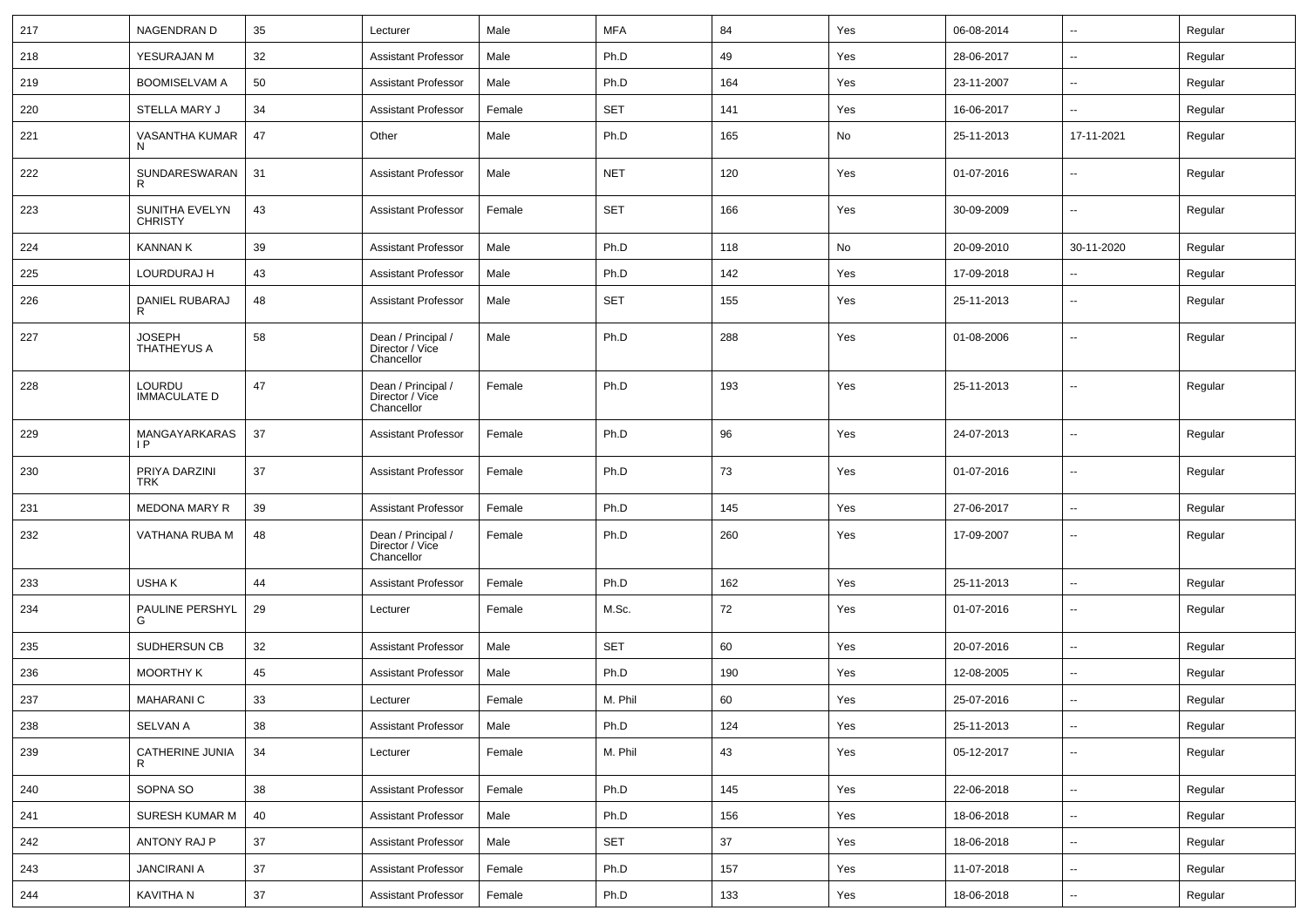| 245 | <b>LATHALR</b>                         | 49 | Assistant Professor        | Female | <b>SET</b> | 181 | Yes | 18-06-2018 | $\sim$                   | Regular |
|-----|----------------------------------------|----|----------------------------|--------|------------|-----|-----|------------|--------------------------|---------|
| 246 | RAJESH KANNAN<br>G                     | 37 | Lecturer                   | Male   | <b>NET</b> | 37  | Yes | 25-06-2018 | --                       | Regular |
| 247 | <b>JOSELYN NITHYA</b><br>C             | 32 | Lecturer                   | Female | M. Phil    | 43  | Yes | 05-12-2017 | $\overline{\phantom{a}}$ | Regular |
| 248 | JOSEPHINE ALICE<br>MARY J              | 31 | <b>Assistant Professor</b> | Female | <b>NET</b> | 72  | Yes | 01-07-2019 | --                       | Regular |
| 249 | SHEEBARAJR                             | 38 | Assistant Professor        | Female | Ph.D       | 66  | Yes | 21-06-2019 | $\overline{\phantom{a}}$ | Regular |
| 250 | <b>GNANAMANI M</b>                     | 33 | <b>Assistant Professor</b> | Male   | Ph.D       | 30  | Yes | 19-06-2019 | $\overline{\phantom{a}}$ | Regular |
| 251 | <b>JOHN SANJEEV</b><br><b>KUMAR A</b>  | 45 | <b>Assistant Professor</b> | Male   | Ph.D       | 264 | Yes | 08-07-2019 | $\overline{\phantom{a}}$ | Regular |
| 252 | <b>ARUN SUNIL</b><br><b>KAWASKAR R</b> | 36 | <b>Assistant Professor</b> | Male   | Ph.D       | 120 | Yes | 30-07-2019 | $\overline{\phantom{a}}$ | Regular |
| 253 | USSAIMA B                              | 34 | Assistant Professor        | Female | Ph.D       | 54  | Yes | 26-06-2019 | $\overline{\phantom{a}}$ | Regular |
| 254 | SHARMILA RUTH<br>EBENEZAR S            | 27 | <b>Assistant Professor</b> | Female | <b>SET</b> | 28  | Yes | 21-06-2019 | --                       | Regular |
| 255 | PRIYA MERLINE G<br>к                   | 37 | <b>Assistant Professor</b> | Female | Ph.D       | 165 | Yes | 21-06-2019 | --                       | Regular |
| 256 | <b>VIGNESHWARAN S</b>                  | 28 | <b>Assistant Professor</b> | Male   | Ph.D       | 27  | Yes | 01-07-2019 | $\mathbf{u}$             | Regular |
| 257 | <b>NAGINI PRIYA S</b>                  | 28 | Lecturer                   | Female | M.A        | 61  | Yes | 19-06-2019 | $\sim$                   | Regular |
| 258 | JASMINE JEBA<br><b>MALARK</b>          | 24 | Assistant Professor        | Female | <b>NET</b> | 23  | Yes | 05-08-2019 | $\sim$                   | Regular |
| 259 | <b>DANIEL M</b>                        | 39 | <b>Assistant Professor</b> | Male   | Ph.D       | 28  | Yes | 30-07-2019 | $\sim$                   | Regular |
| 260 | VIMAL A S V                            | 38 | Assistant Professor        | Male   | <b>SET</b> | 193 | Yes | 26-06-2019 | $\overline{\phantom{a}}$ | Regular |
| 261 | <b>JIL DANIEL</b><br>THANGARAJ P       | 25 | <b>Assistant Professor</b> | Male   | <b>NET</b> | 24  | Yes | 30-07-2019 | $\overline{\phantom{a}}$ | Regular |
| 262 | JOSIAH IMMANUEL<br>M                   | 28 | <b>Assistant Professor</b> | Male   | <b>NET</b> | 25  | Yes | 18-11-2020 | $\overline{\phantom{a}}$ | Regular |
| 263 | <b>ARISTOTLE P</b>                     | 31 | <b>Assistant Professor</b> | Male   | Ph.D       | 36  | Yes | 02-07-2019 | $\mathbf{u}$             | Regular |
| 264 | <b>ALAN POTTER</b>                     | 28 | <b>Assistant Professor</b> | Male   | <b>NET</b> | 43  | Yes | 25-06-2019 |                          | Regular |
| 265 | <b>THIVIA CK</b>                       | 29 | <b>Assistant Professor</b> | Female | <b>NET</b> | 71  | No  | 26-06-2019 | 21-10-2020               | Regular |
| 266 | ROBIN RUDOLF B                         | 24 | Lecturer                   | Male   | M.A        | 25  | Yes | 19-06-2019 |                          | Regular |
| 267 | AISHWARYA K                            | 31 | Assistant Professor        | Female | <b>NET</b> | 28  | Yes | 05-08-2019 | $\overline{\phantom{a}}$ | Regular |
| 268 | YUVARANI A                             | 43 | <b>Assistant Professor</b> | Female | Ph.D       | 204 | Yes | 26-06-2019 | $\sim$                   | Regular |
| 269 | DHANASEKARAN                           | 33 | <b>Assistant Professor</b> | Male   | Ph.D       | 48  | Yes | 26-07-2019 | $\sim$                   | Regular |
| 270 | PANDIKUMAR S                           | 38 | <b>Assistant Professor</b> | Male   | Ph.D       | 150 | Yes | 02-08-2019 | $\sim$                   | Regular |
| 271 | JULIAN SINGH V                         | 48 | <b>Assistant Professor</b> | Male   | Ph.D       | 291 | Yes | 24-06-2019 | $\sim$                   | Regular |
| 272 | AROCKIA<br>PRABAKAR G                  | 35 | <b>Assistant Professor</b> | Male   | Ph.D       | 78  | Yes | 09-07-2019 | $\overline{\phantom{a}}$ | Regular |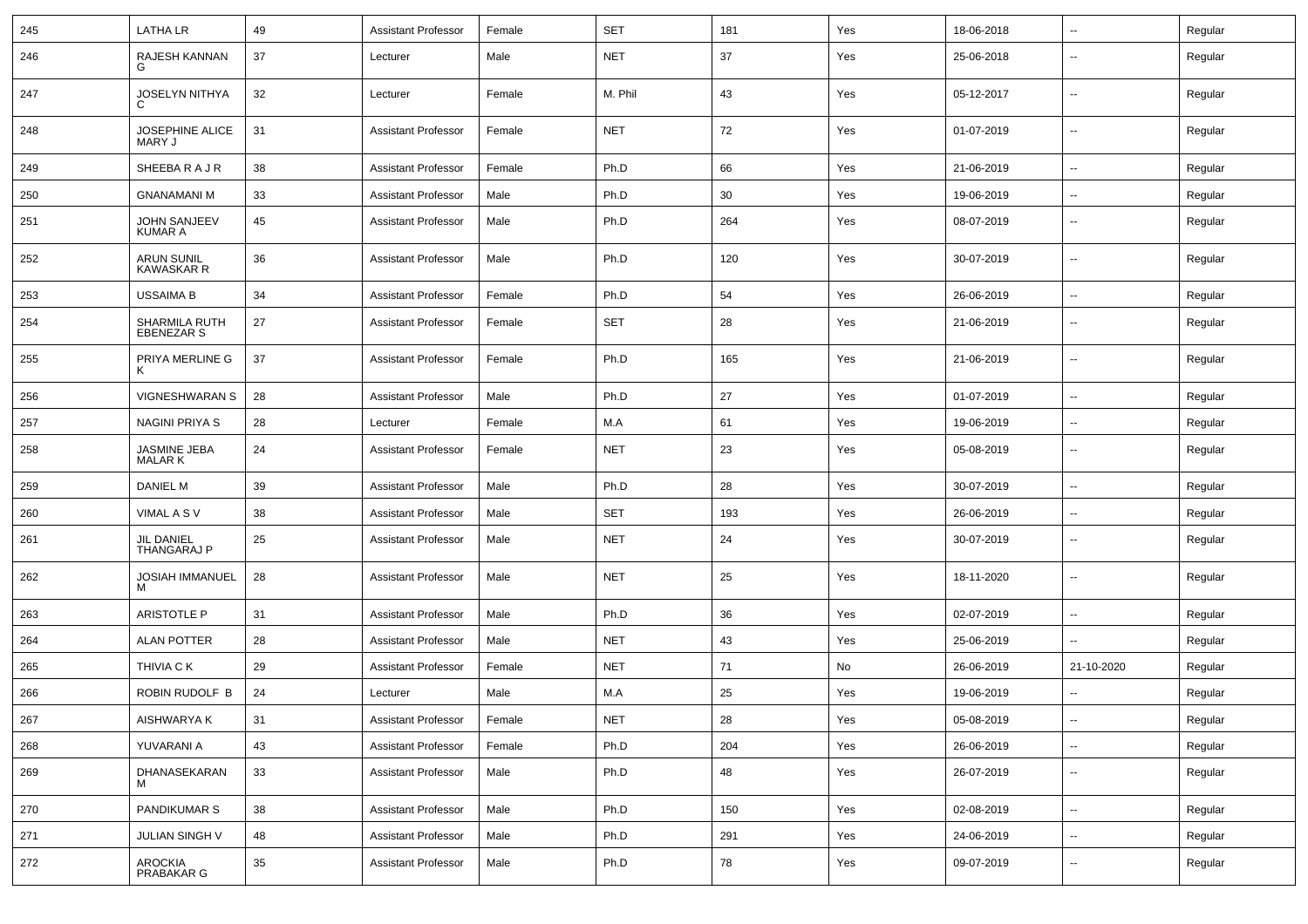| 273 | <b>CHRISTOPHER J</b>                | 30 | <b>Assistant Professor</b> | Male   | <b>SET</b> | 37  | Yes | 24-06-2019 | $\sim$                   | Regular |
|-----|-------------------------------------|----|----------------------------|--------|------------|-----|-----|------------|--------------------------|---------|
| 274 | <b>MANOHARI A</b>                   | 28 | Lecturer                   | Female | M. Phil    | 28  | No  | 23-09-2019 | 31-01-2021               | Regular |
| 275 | SULOCHANA C                         | 40 | <b>Assistant Professor</b> | Female | <b>SET</b> | 138 | Yes | 20-06-2019 | --                       | Regular |
| 276 | PRIYADHARSHINI                      | 30 | <b>Assistant Professor</b> | Female | Ph.D       | 25  | Yes | 17-06-2019 | --                       | Regular |
| 277 | NITHYA K                            | 36 | <b>Assistant Professor</b> | Female | Ph.D       | 25  | Yes | 17-06-2019 | $\overline{\phantom{a}}$ | Regular |
| 278 | <b>GRACIA J</b>                     | 35 | <b>Assistant Professor</b> | Female | Ph.D       | 87  | Yes | 17-06-2019 | --                       | Regular |
| 279 | <b>MATHAN A</b>                     | 34 | <b>Assistant Professor</b> | Male   | Ph.D       | 73  | Yes | 26-06-2019 | $\overline{\phantom{a}}$ | Regular |
| 280 | ANGELIN<br>THANGAKANI J             | 41 | <b>Assistant Professor</b> | Female | Ph.D       | 212 | Yes | 20-11-2019 | --                       | Regular |
| 281 | <b>JOHNSON RAJA S</b>               | 42 | <b>Assistant Professor</b> | Male   | Ph.D       | 169 | Yes | 21-06-2019 | Ξ.                       | Regular |
| 282 | <b>HEMALATHA L</b>                  | 48 | <b>Assistant Professor</b> | Female | <b>SET</b> | 168 | Yes | 01-07-2019 | --                       | Regular |
| 283 | RAMANATHAN M                        | 37 | <b>Assistant Professor</b> | Male   | Ph.D       | 145 | Yes | 26-06-2019 | ⊷.                       | Regular |
| 284 | SURENDAR A                          | 62 | <b>Assistant Professor</b> | Male   | Ph.D       | 420 | Yes | 01-07-2019 | $\overline{\phantom{a}}$ | Regular |
| 285 | <b>CHANDRASEKAR P</b>               | 62 | <b>Assistant Professor</b> | Male   | Ph.D       | 420 | Yes | 01-07-2019 | --                       | Regular |
| 286 | <b>NALINIC</b>                      | 49 | <b>Assistant Professor</b> | Female | <b>NET</b> | 128 | Yes | 17-06-2019 | $\overline{\phantom{a}}$ | Regular |
| 287 | LYDIYA PACKIAM<br><b>METTILDA M</b> | 32 | <b>Assistant Professor</b> | Female | <b>NET</b> | 67  | Yes | 20-06-2019 | $\overline{\phantom{a}}$ | Regular |
| 288 | SHILOH JEYA<br>JEEVAN R             | 25 | Lecturer                   | Male   | M. Phil    | 24  | Yes | 22-07-2019 | ⊷.                       | Regular |
| 289 | <b>NEENAM</b>                       | 26 | <b>Assistant Professor</b> | Female | <b>NET</b> | 25  | Yes | 26-06-2019 | $\overline{\phantom{a}}$ | Regular |
| 290 | SHOURINI<br><b>BANERJEE</b>         | 32 | <b>Assistant Professor</b> | Female | Ph.D       | 35  | Yes | 01-07-2019 | --                       | Regular |
| 291 | SIMONA D                            | 30 | <b>Assistant Professor</b> | Female | <b>SET</b> | 64  | Yes | 17-06-2019 | -−                       | Regular |
| 292 | PEARLENE HELEN<br>MARY D            | 25 | <b>Assistant Professor</b> | Female | NET        | 29  | Yes | 17-06-2019 | $\overline{\phantom{a}}$ | Regular |
| 293 | JOHN PAUL J                         | 24 | <b>Assistant Professor</b> | Male   | <b>NET</b> | 24  | Yes | 17-07-2019 | $\overline{\phantom{a}}$ | Regular |
| 294 | JEMIMA<br><b>RUBAVATHY S</b>        | 24 | <b>Assistant Professor</b> | Female | <b>NET</b> | 23  | Yes | 05-08-2019 | --                       | Regular |
| 295 | ALISHA O                            | 26 | <b>Assistant Professor</b> | Female | <b>NET</b> | 35  | Yes | 01-07-2019 | $\overline{\phantom{a}}$ | Regular |
| 296 | SHARON<br>SUSANNAH V                | 25 | Assistant Professor        | Female | <b>NET</b> | 25  | Yes | 28-06-2019 |                          | Regular |
| 297 | SHINY SHEKINAH<br>BOBBY M           | 25 | <b>Assistant Professor</b> | Female | <b>NET</b> | 30  | Yes | 04-01-2019 | Щ.                       | Regular |
| 298 | ABINAYA R                           | 26 | <b>Assistant Professor</b> | Female | <b>NET</b> | 36  | Yes | 25-11-2019 | $\overline{\phantom{a}}$ | Regular |
| 299 | JASMINE ISAAC                       | 29 | <b>Assistant Professor</b> | Female | Ph.D       | 60  | Yes | 26-07-2019 | Щ.                       | Regular |
| 300 | PALANICHAMY C                       | 60 | Associate Professor        | Male   | Ph.D       | 396 | Yes | 17-06-2019 | $\overline{\phantom{a}}$ | Regular |
| 301 | JEYARAJ<br>SELVARAJ P               | 74 | Associate Professor        | Male   | M. Phil    | 576 | Yes | 01-06-2018 | ⊷.                       | Regular |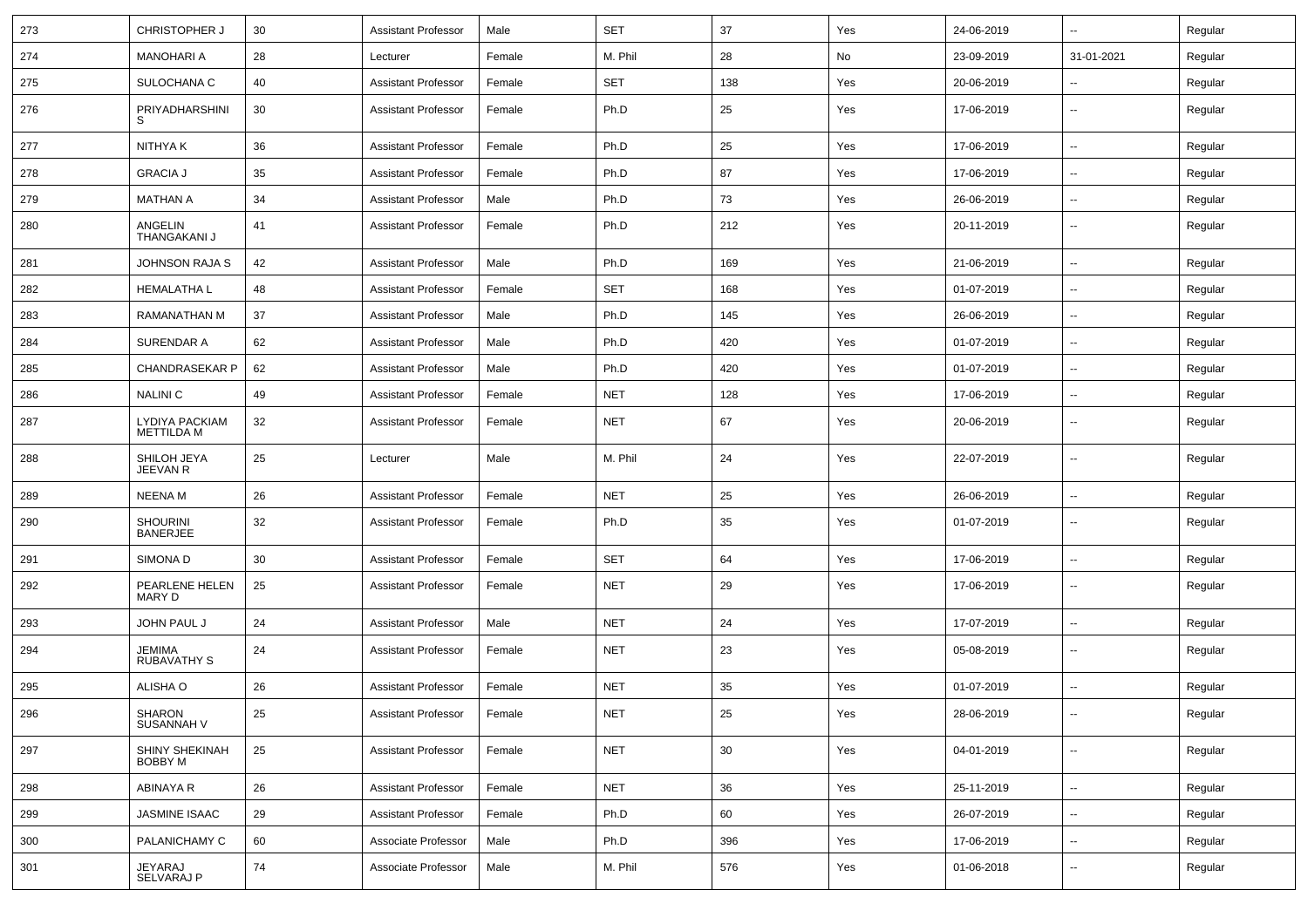| 302 | KAVITHA N                        | 47 | Assistant Professor        | Female | Ph.D        | 211 | Yes | 03-01-2020 | ⊷.                       | Regular |
|-----|----------------------------------|----|----------------------------|--------|-------------|-----|-----|------------|--------------------------|---------|
| 303 | DHAVEETHU RAJA                   | 40 | <b>Assistant Professor</b> | Male   | Ph.D        | 169 | Yes | 12-12-2018 | --                       | Regular |
| 304 | SAGIMAYNONATH<br>AN VP           | 45 | <b>Assistant Professor</b> | Male   | <b>SLET</b> | 204 | Yes | 14-09-2007 | $\overline{\phantom{a}}$ | Regular |
| 305 | <b>BALAMURUGAN A</b>             | 42 | <b>Assistant Professor</b> | Male   | Ph.D        | 24  | Yes | 26-06-2017 | ⊷.                       | Regular |
| 306 | THAMBIRAJ J                      | 37 | <b>Assistant Professor</b> | Male   | Ph.D        | 118 | Yes | 26-07-2019 | -−                       | Regular |
| 307 | <b>MURUGAN R</b>                 | 39 | <b>Assistant Professor</b> | Male   | Ph.D        | 164 | Yes | 18-06-2018 | --                       | Regular |
| 308 | <b>BAIRAVIN</b>                  | 29 | <b>Assistant Professor</b> | Female | <b>SET</b>  | 43  | Yes | 04-12-2017 | --                       | Regular |
| 309 | <b>VIVEK N</b>                   | 32 | <b>Assistant Professor</b> | Male   | <b>NET</b>  | 118 | Yes | 05-07-2018 | ⊷.                       | Regular |
| 310 | NAMBIDEVI S                      | 35 | <b>Assistant Professor</b> | Female | Ph.D        | 90  | Yes | 03-01-2020 | ⊷.                       | Regular |
| 311 | PRINCY C                         | 30 | Lecturer                   | Female | M.Sc.       | 36  | Yes | 02-07-2018 | --                       | Regular |
| 312 | <b>MARY MONICA J</b>             | 26 | <b>Assistant Professor</b> | Female | <b>NET</b>  | 36  | Yes | 04-07-2018 | н.                       | Regular |
| 313 | JOHN GLADSON<br>PRABHU JS        | 37 | Lecturer                   | Male   | M. Phil     | 144 | Yes | 04-07-2018 | $\overline{\phantom{a}}$ | Regular |
| 314 | <b>RESHMAP</b>                   | 33 | <b>Assistant Professor</b> | Female | <b>NET</b>  | 148 | Yes | 09-01-2019 | --                       | Regular |
| 315 | <b>VICTOR CHARLES</b>            | 38 | <b>Assistant Professor</b> | Male   | Ph.D        | 188 | Yes | 03-01-2020 | --                       | Regular |
| 316 | <b>MUTHUCHITRA M</b>             | 43 | <b>Assistant Professor</b> | Female | Ph.D        | 228 | Yes | 03-01-2020 | Ш.                       | Regular |
| 317 | SOUMINI GP                       | 31 | <b>Assistant Professor</b> | Female | <b>NET</b>  | 81  | Yes | 04-07-2018 | н.                       | Regular |
| 318 | S JEMMIMA RAJAM                  | 25 | Assistant Professor        | Female | NET         | 21  | Yes | 24-02-2020 | $\overline{\phantom{a}}$ | Regular |
| 319 | <b>VIJAYA TL</b>                 | 48 | <b>Assistant Professor</b> | Female | Ph.D        | 36  | No  | 16-06-2017 | 31-03-2020               | Regular |
| 320 | A BHAWAANI                       | 67 | <b>Assistant Professor</b> | Female | Ph.D        | 300 | Yes | 17-08-2020 | ⊷.                       | Regular |
| 321 | A ANGEL SAHAYA<br>AJITHA         | 37 | <b>Assistant Professor</b> | Female | <b>NET</b>  | 56  | Yes | 05-10-2020 | --                       | Regular |
| 322 | M THANGAMANI                     | 38 | Lecturer                   | Male   | M. Phil     | 21  | Yes | 05-10-2020 | $\overline{\phantom{a}}$ | Regular |
| 323 | P K SHARON<br><b>RUBINI</b>      | 38 | <b>Assistant Professor</b> | Female | <b>NET</b>  | 150 | Yes | 16-09-2020 | --                       | Regular |
| 324 | M VEERAMUNI                      | 31 | <b>Assistant Professor</b> | Male   | Ph.D        | 73  | Yes | 07-12-2020 | $\overline{\phantom{a}}$ | Regular |
| 325 | S SANTHOSH<br><b>KUMAR JACOB</b> | 37 | <b>Assistant Professor</b> | Male   | Ph.D        | 132 | Yes | 05-10-2020 | ⊷.                       | Regular |
| 326 | S ALWIN                          | 37 | <b>Assistant Professor</b> | Male   | Ph.D        | 36  | Yes | 18-11-2020 | $\overline{\phantom{a}}$ | Regular |
| 327 | R PAZHANICHAMY                   | 35 | <b>Assistant Professor</b> | Male   | Ph.D        | 12  | Yes | 16-09-2020 | Щ,                       | Regular |
| 328 | PRIYADHARSHENI                   | 24 | <b>Assistant Professor</b> | Female | <b>NET</b>  | 8   | Yes | 18-11-2020 | $\overline{\phantom{a}}$ | Regular |
| 329 | K JAYALAKSHMI                    | 40 | <b>Assistant Professor</b> | Female | Ph.D        | 195 | Yes | 05-10-2020 | Щ,                       | Regular |
| 330 | A EMIMOL GRACE                   | 36 | <b>Assistant Professor</b> | Female | SET         | 78  | Yes | 01-07-2016 | $\overline{\phantom{a}}$ | Regular |
|     |                                  |    |                            |        |             |     |     |            |                          |         |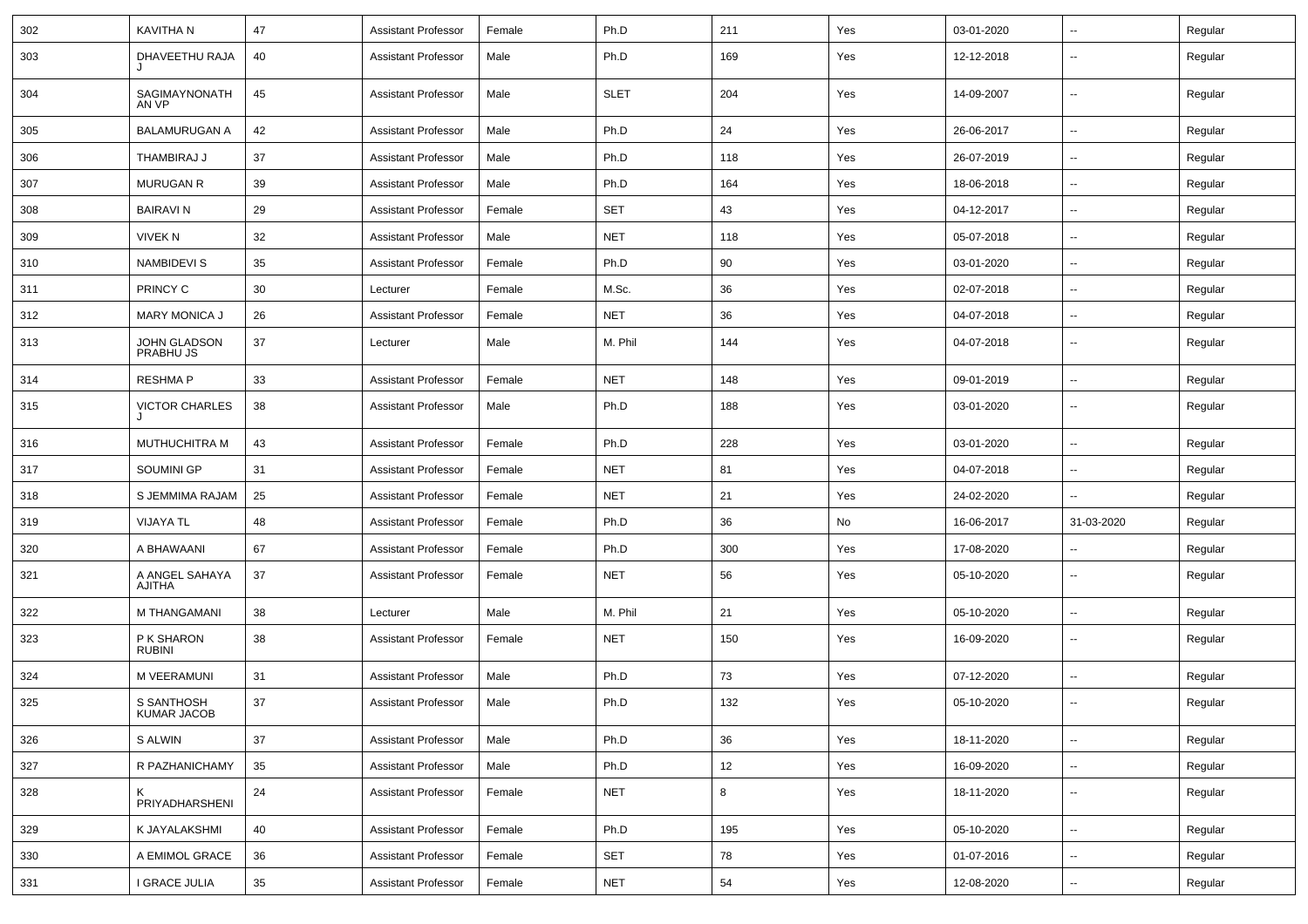| 332 | <b>SUSAN ANITA</b><br><b>ANDREW</b>             | 28 | Lecturer                   | Female | M.COM      | 17             | Yes | 12-08-2020 | $\overline{\phantom{a}}$ | Regular             |
|-----|-------------------------------------------------|----|----------------------------|--------|------------|----------------|-----|------------|--------------------------|---------------------|
| 333 | A GUNAMALAI                                     | 62 | Associate Professor        | Male   | Ph.D       | 445            | Yes | 19-06-2017 | $\overline{\phantom{a}}$ | Regular             |
| 334 | P DINESH KUMAR                                  | 50 | Other                      | Male   | LLM        | 192            | Yes | 02-12-2018 | $\overline{\phantom{a}}$ | Adhoc / Contractual |
| 335 | C GOVINDARAJAN                                  | 52 | Other                      | Male   | Ph.D       | 372            | Yes | 01-07-2017 | $\mathbf{u}$             | Adhoc / Contractual |
| 336 | JEYAVEERAPANDI<br>AN                            | 60 | Associate Professor        | Male   | Ph.D       | 330            | Yes | 02-07-2021 | $\overline{\phantom{a}}$ | Regular             |
| 337 | S JOHN<br><b>LIVINGSTON</b>                     | 35 | <b>Assistant Professor</b> | Male   | M.Tech     | 128            | Yes | 14-09-2020 | $\overline{\phantom{a}}$ | Regular             |
| 338 | M VASUMATHY                                     | 45 | <b>Assistant Professor</b> | Female | Ph.D       | 240            | Yes | 14-09-2020 | $\mathbf{u}$             | Regular             |
| 339 | <b>KAVEENA</b><br><b>REBECCA</b>                | 31 | <b>Assistant Professor</b> | Female | M.E.       | 65             | Yes | 19-10-2020 | $\overline{\phantom{a}}$ | Regular             |
| 340 | K SUMATHI                                       | 43 | <b>Assistant Professor</b> | Female | Ph.D       | 216            | Yes | 14-09-2020 | $\overline{\phantom{a}}$ | Regular             |
| 341 | P AILEEN CHRIS                                  | 33 | <b>Assistant Professor</b> | Female | M.E.       | 100            | Yes | 19-10-2020 | $\overline{\phantom{a}}$ | Regular             |
| 342 | J RAJADURAI                                     | 25 | Lecturer                   | Male   | <b>MCA</b> | 12             | Yes | 18-12-2020 | $\overline{\phantom{a}}$ | Regular             |
| 343 | <b>S R MURALI</b>                               | 48 | <b>Assistant Professor</b> | Male   | Ph.D       | 295            | Yes | 09-09-2020 | $\overline{\phantom{a}}$ | Regular             |
| 344 | A K R S ANUSHA                                  | 45 | <b>Assistant Professor</b> | Female | <b>NET</b> | 244            | Yes | 14-09-2020 | $\overline{\phantom{a}}$ | Regular             |
| 345 | <b>B FATHIMA</b><br><b>JOSEPHIN</b><br>PRASANNA | 41 | <b>Assistant Professor</b> | Female | <b>NET</b> | 99             | Yes | 05-07-2021 | $\overline{\phantom{a}}$ | Regular             |
| 346 | K SANKARESWARI                                  | 40 | <b>Assistant Professor</b> | Female | <b>NET</b> | 185            | Yes | 05-07-2021 | $\overline{\phantom{a}}$ | Regular             |
| 347 | P AMALI FATHIMA                                 | 29 | Lecturer                   | Female | M. Phil    | 60             | Yes | 23-09-2020 | $\mathbf{u}$             | Adhoc / Contractual |
| 348 | T SARASWATHI                                    | 23 | <b>Assistant Professor</b> | Female | <b>NET</b> | $\overline{4}$ | Yes | 06-10-2021 | $\overline{\phantom{a}}$ | Regular             |
| 349 | J JENO JASMINE                                  | 36 | <b>Assistant Professor</b> | Female | Ph.D       | 126            | Yes | 16-09-2020 | $\overline{\phantom{a}}$ | Adhoc / Contractual |
| 350 | AMUTHA GANGA<br>ALAGARSAMY                      | 36 | <b>Assistant Professor</b> | Female | M.E.       | 102            | Yes | 16-09-2020 | $\overline{\phantom{a}}$ | Adhoc / Contractual |
| 351 | A AFREEN<br>RIKZANA                             | 30 | <b>Assistant Professor</b> | Female | Ph.D       | $\mathbf{1}$   | Yes | 22-07-2021 | $\mathbf{u}$             | Regular             |
| 352 | T DEPAN<br><b>MESHACK</b>                       | 33 | <b>Assistant Professor</b> | Male   | <b>NET</b> | $\mathbf{1}$   | Yes | 23-09-2020 | $\mathbf{u}$             | Adhoc / Contractual |
| 353 | P SANGEETHA                                     | 38 | <b>Assistant Professor</b> | Female | <b>NET</b> | 128            | Yes | 23-09-2020 | $\overline{\phantom{a}}$ | Adhoc / Contractual |
| 354 | K S AMRITHA                                     | 23 | <b>Assistant Professor</b> | Female | <b>NET</b> | 9              | Yes | 12-07-2021 | $\overline{\phantom{a}}$ | Regular             |
| 355 | ANNE<br>EVANGELINE<br>TRYPHENA                  | 27 | <b>Assistant Professor</b> | Female | <b>NET</b> | 24             | Yes | 03-03-2021 | $\overline{\phantom{a}}$ | Regular             |
| 356 | DHIYA WILSON                                    | 23 | <b>Assistant Professor</b> | Female | <b>NET</b> | 10             | Yes | 01-09-2020 | Ξ.                       | Regular             |
| 357 | A RAJANGAM                                      | 42 | <b>Assistant Professor</b> | Male   | <b>NET</b> | 189            | No  | 12-08-2020 | 08-05-2021               | Regular             |
| 358 | E SHEELA ANGEL                                  | 29 | <b>Assistant Professor</b> | Female | Ph.D       | 14             | Yes | 08-07-2021 | $\overline{\phantom{a}}$ | Regular             |
| 359 | I AZMA                                          | 41 | <b>Assistant Professor</b> | Female | Ph.D       | 124            | Yes | 12-07-2021 | ۰.                       | Regular             |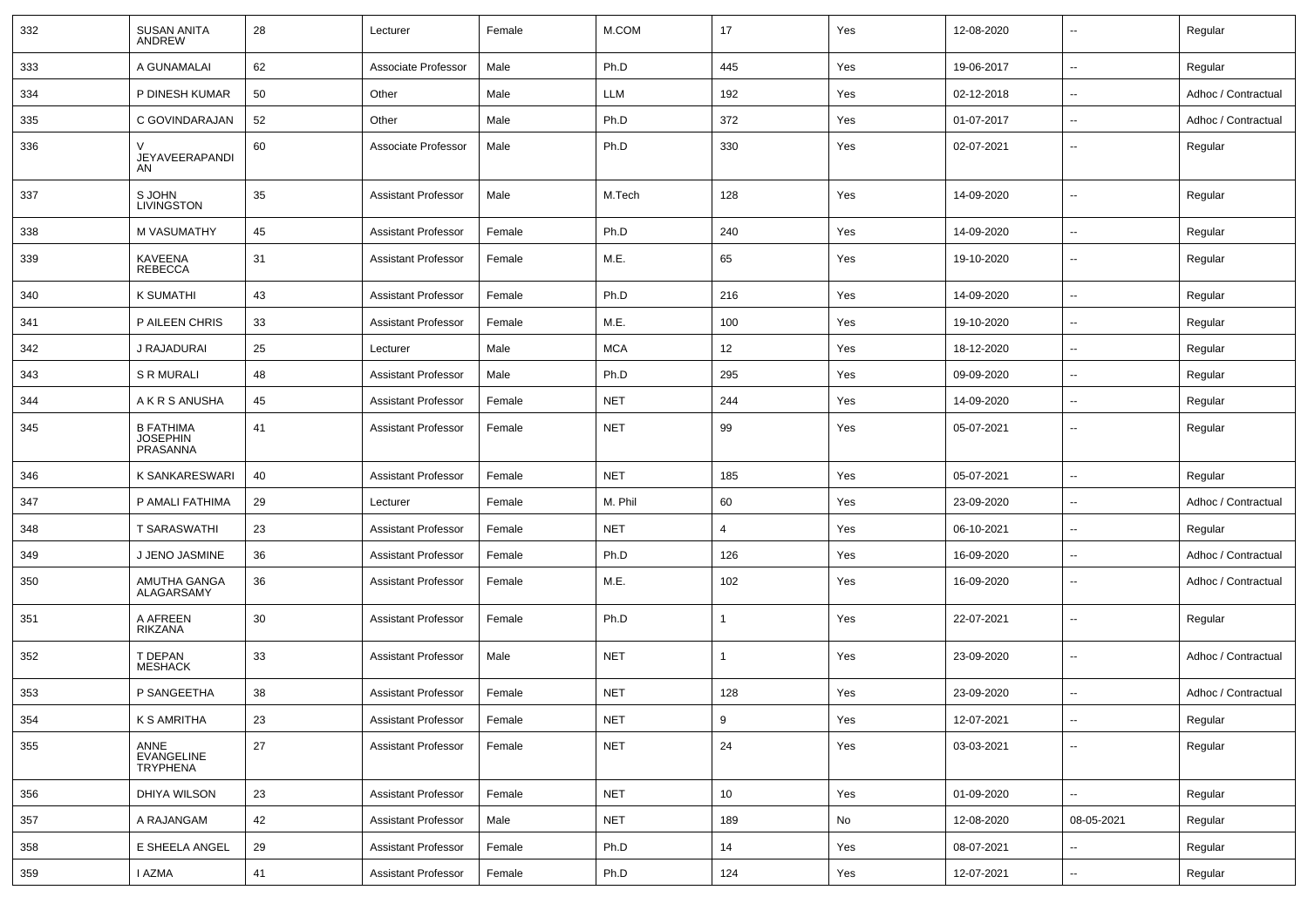| 360 | <b>D STANLEY</b>                     | 38 | <b>Assistant Professor</b> | Male   | M.Tech     | 144             | Yes | 16-09-2020 | $\overline{\phantom{a}}$ | Adhoc / Contractual |
|-----|--------------------------------------|----|----------------------------|--------|------------|-----------------|-----|------------|--------------------------|---------------------|
| 361 | X JOSHPHIN<br><b>JASALINE ANITHA</b> | 46 | <b>Assistant Professor</b> | Female | Ph.D       | 252             | Yes | 05-07-2021 | $\overline{\phantom{a}}$ | Regular             |
| 362 | S S SARMILA                          | 50 | <b>Assistant Professor</b> | Female | M.E.       | 177             | Yes | 05-07-2021 | $\overline{\phantom{a}}$ | Regular             |
| 363 | <b>K NIRMALA</b>                     | 47 | <b>Assistant Professor</b> | Female | Ph.D       | 185             | Yes | 14-07-2021 | $\overline{\phantom{a}}$ | Regular             |
| 364 | P PALANI KUMAR                       | 33 | <b>Assistant Professor</b> | Male   | <b>SET</b> | 120             | Yes | 14-07-2021 | $\overline{\phantom{a}}$ | Regular             |
| 365 | R ARCHANA                            | 28 | <b>Assistant Professor</b> | Female | <b>SET</b> | 28              | Yes | 25-09-2020 | $\overline{\phantom{a}}$ | Adhoc / Contractual |
| 366 | <b>VATHANA FENN</b>                  | 46 | <b>Assistant Professor</b> | Female | Ph.D       | 226             | Yes | 17-09-2020 | $\overline{\phantom{a}}$ | Adhoc / Contractual |
| 367 | <b>S ESTHER</b><br><b>GNANAMANI</b>  | 43 | Assistant Professor        | Female | Ph.D       | 226             | Yes | 17-09-2020 | $\overline{\phantom{a}}$ | Adhoc / Contractual |
| 368 | <b>G UMA</b><br><b>MAHESWARI</b>     | 36 | Lecturer                   | Female | M.A        | 72              | Yes | 01-07-2021 | $\overline{\phantom{a}}$ | Regular             |
| 369 | J NIVETHA                            | 24 | <b>Assistant Professor</b> | Female | <b>NET</b> | 10              | Yes | 15-10-2020 | $\sim$                   | Adhoc / Contractual |
| 370 | <b>D DENSINGH</b><br><b>DANIEL</b>   | 24 | Lecturer                   | Male   | M.A        | 22              | Yes | 17-10-2020 | $\overline{\phantom{a}}$ | Adhoc / Contractual |
| 371 | J E STANLEY                          | 27 | <b>Assistant Professor</b> | Male   | <b>NET</b> | $5\phantom{.0}$ | Yes | 04-02-2021 | $\overline{\phantom{a}}$ | Regular             |
| 372 | V MURUGAN                            | 36 | <b>Assistant Professor</b> | Male   | Ph.D       | 70              | Yes | 28-10-2020 | $\overline{\phantom{a}}$ | Adhoc / Contractual |
| 373 | R KENNEDY                            | 36 | <b>Assistant Professor</b> | Male   | Ph.D       | 93              | Yes | 28-10-2020 | $\overline{\phantom{a}}$ | Adhoc / Contractual |
| 374 | J E SANGEETHA                        | 42 | <b>Assistant Professor</b> | Female | Ph.D       | 141             | Yes | 28-10-2020 | $\overline{\phantom{a}}$ | Adhoc / Contractual |
| 375 | S JOSEPH<br><b>PONNIAH</b>           | 35 | <b>Assistant Professor</b> | Male   | Ph.D       | 12              | Yes | 23-08-2021 | $\mathbf{u}$             | Regular             |
| 376 | J JOHNAL GLADIS<br>RACHEAL           | 34 | <b>Assistant Professor</b> | Female | <b>SET</b> | 54              | Yes | 02-08-2021 | $\overline{\phantom{a}}$ | Regular             |
| 377 | <b>G SHANMUGA</b><br>PRIYAA          | 29 | <b>Assistant Professor</b> | Female | Ph.D       | 39              | Yes | 06-10-2020 | $\mathbf{u}$             | Adhoc / Contractual |
| 378 | T SANTHIYA RANI                      | 48 | <b>Assistant Professor</b> | Female | Ph.D       | 228             | Yes | 02-08-2021 | $\overline{\phantom{a}}$ | Regular             |
| 379 | A SATHIYALEKHA                       | 37 | Assistant Professor        | Female | <b>NET</b> | 84              | Yes | 04-10-2021 | $\overline{\phantom{a}}$ | Regular             |
| 380 | T VIGNESHKUMAR                       | 32 | <b>Assistant Professor</b> | Male   | Ph.D       | 96              | Yes | 18-01-2021 | $\overline{\phantom{a}}$ | Regular             |
| 381 | S BALAKRISHNAN                       | 41 | <b>Assistant Professor</b> | Male   | Ph.D       | 129             | Yes | 06-10-2020 | $\mathbf{u}$             | Adhoc / Contractual |
| 382 | T PUSHPARAJ                          | 38 | <b>Assistant Professor</b> | Male   | Ph.D       | 189             | Yes | 01-12-2020 | $\overline{\phantom{a}}$ | Adhoc / Contractual |
| 383 | D GANDHIMATHI                        | 41 | Assistant Professor        | Female | M. Phil    | 154             | Yes | 14-09-2020 |                          | Regular             |
| 384 | N PRAKASH                            | 39 | <b>Assistant Professor</b> | Male   | Ph.D       | 195             | Yes | 02-08-2021 | $\sim$                   | Regular             |
| 385 | <b>C BALAJI</b><br>VISWANATH         | 31 | <b>Assistant Professor</b> | Male   | Ph.D       | 89              | Yes | 04-01-2021 | $\overline{\phantom{a}}$ | Regular             |
| 386 | I RUMANA BISMI                       | 24 | <b>Assistant Professor</b> | Female | <b>NET</b> | 11              | Yes | 21-10-2020 | $\sim$                   | Adhoc / Contractual |
| 387 | <b>FOUQIA WAJID</b>                  | 28 | <b>Assistant Professor</b> | Female | NET        | 84              | Yes | 19-07-2021 | $\sim$                   | Regular             |
| 388 | N DHANYA                             | 23 | Assistant Professor        | Female | <b>NET</b> | 20              | Yes | 01-12-2020 | $\overline{\phantom{a}}$ | Adhoc / Contractual |
| 389 | <b>G MANIVANNAN</b>                  | 47 | <b>Assistant Professor</b> | Male   | Ph.D       | 277             | Yes | 01-09-2021 | ⊷                        | Regular             |